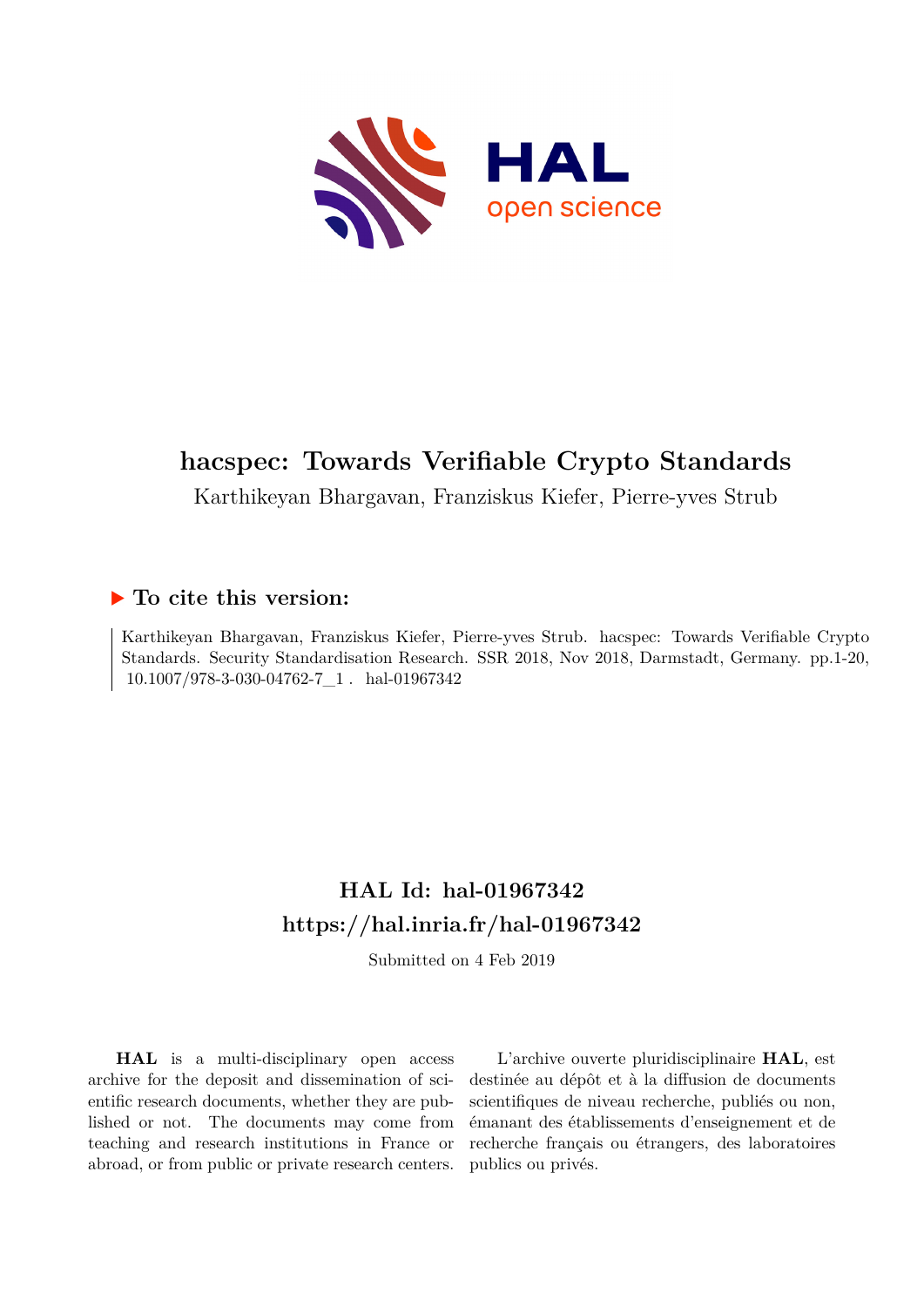## hacspec: towards verifiable crypto standards

Karthikeyan Bhargavan<sup>1</sup>, Franziskus Kiefer<sup>2</sup>, and Pierre-Yves Strub<sup>3</sup>

<sup>1</sup> INRIA, Paris (karthikeyan.bhargavan@inria.fr)  $2$  Mozilla (mail@franziskuskiefer.de)  $3$  École Polytechnique (pierre-yves@strub.nu)

Abstract. We present hacspec, a collaborative effort to design a formal specification language for cryptographic primitives. Specifications (specs) written in hacspec are succinct, easy to read and implement, and lend themselves to formal verification using a variety of existing tools. The syntax of hacspec is similar to the pseudocode used in cryptographic standards but is equipped with a static type system and syntax checking tools that can find errors. Specs written in hacspec are executable and can hence be tested against test vectors taken from standards and specified in a common format. Finally, hacspec is designed to be compilable to other formal specification languages like  $F^*$ , EASYCRYPT, Coq, and cryptol, so that it can be used as the basis for formal proofs of functional correctness and cryptographic security using various verification frameworks. This paper presents the syntax, design, and tool architecture of hacspec. We demonstrate the use of the language to specify popular cryptographic algorithms, and describe preliminary compilers from hacspec to  $F^*$  and to EasyCrypt. Our goal is to invite authors of cryptographic standards to write their pseudocode in hacspec and to help the formal verification community develop the language and tools that are needed to promote high-assurance cryptographic sofware backed by mathematical proofs.

## 1 Introduction

Cryptographic algorithms such as those standardized by organizations like the NIST, IETF, and the ISO, are written with a focus on clarity, ease of implementation, and interoperability. To this end, standards authors employ a combination of carefully edited text, precise mathematical formulas, and pseudocode. Many standards include test vectors and some even include reference code written in popular languages like C or python. Each standard is looked over by dozens of experts before publication and then closely vetted by the developer community during implementation and deployment.

Standards vs. Implemenations. Despite this care, implementing cryptographic standards remains challenging and error-prone for a variety of reasons.

First, the mathematical structure used in a cryptographic algorithm may be easy to specify but hard to implement correctly and efficiently. For example, most elliptic curve standards such as [2], require modular arithmetic over large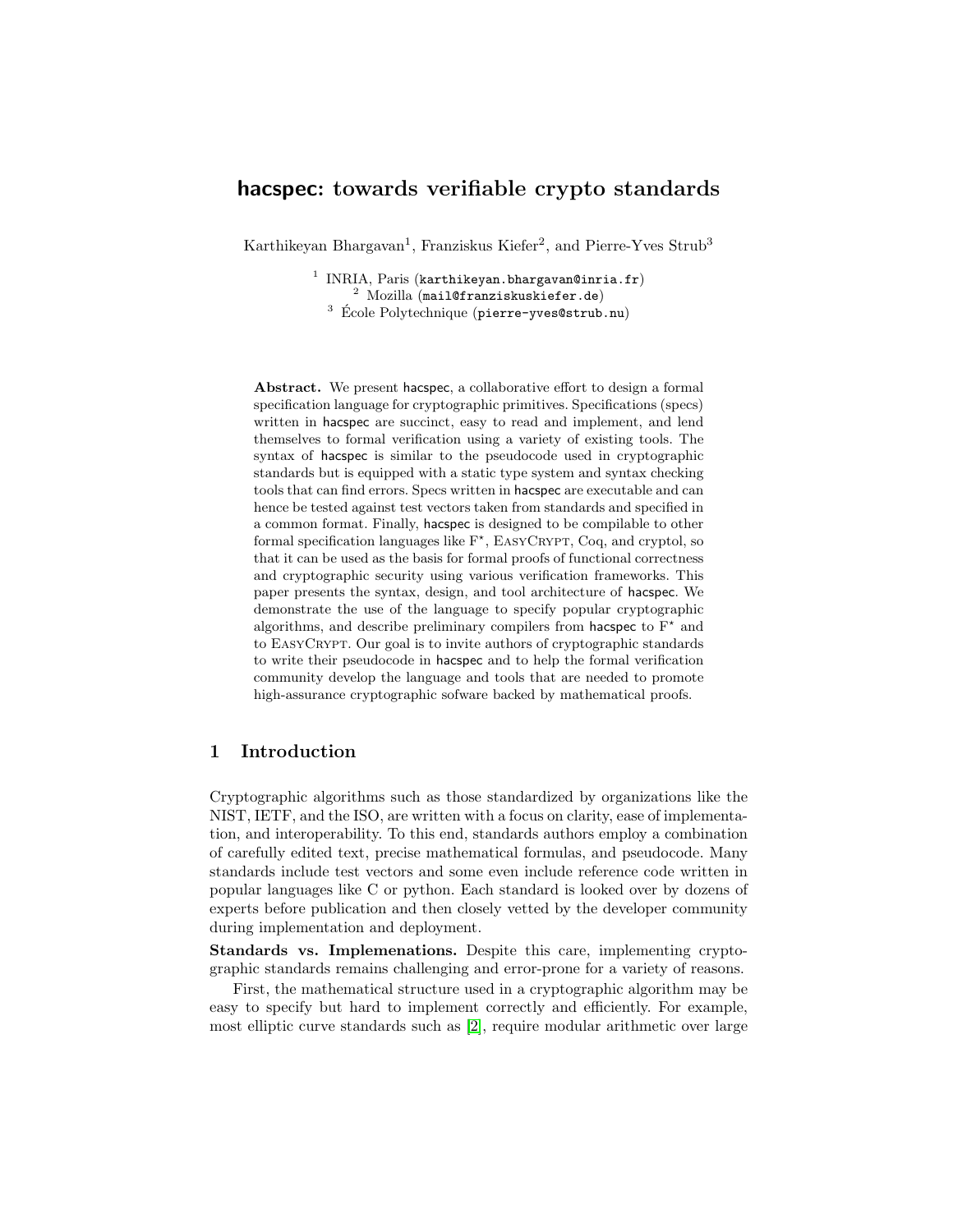prime fields, but implementing bignum arithmetic efficiently and correctly is hard, leading to numerous subtle bugs that are hard to find simply by testing.

Second, the specification of an algorithm in a standard may not account for side-channel attacks that require specific countermeasures to be implemented. For example, the natural way to implement the AES standard [14] leads to cachetiming attacks [7] that are hard to protect against without significantly changing the main routines of the algorithm [18].

Third, standards typically do not specify the interface (API) through which applications may use the cryptographic algorithm in practice. For example, the SHA-2 specification [11] specifies how a message can be hashed in one pass, but does not describe the incremental hashing interface that is commonly used, and which can be quite error-prone to implement [20].

Fourth, the security guarantees and assumptions of a cryptographic algorithm are often subtle and easy to misunderstand, leading to dangerous vulnerabilities. For example, the GCM [13] and ECDSA [16] specifications both require unique nonces but the use of bad randomness and incorrect configuration has led to realworld implementations that repeat nonces, leading to practical attacks [9,12].

These are just a few of the reasons why there is often a substantial gap between a cryptographic standard and its implementations. It is hard to close this gap just with testing since cryptographic algorithms often have corner cases that are reached only with low probability and some properties like side-channel resistance and cryptographic security are particularly hard to test. Instead, we advocate the use of formal methods to mathematically prove that an implementation meets the standard and protects against side channels as well as programmatically check expected cryptographic security guarantees of the spec.

Formal Verification of Cryptography. A wide range of verification frameworks have been proposed for the analysis of cryptographic algorithms and their implementations. The Software Analysis Workbench (SAW) can verify C and Java implementations for input-output equivalence with specifications written in Cryptol, a domain-specific language for specifying cryptographic primitives [24]. The Verified Software Toolchain can be used to verify C implementations against specifications written in Coq  $[4]$ . HACL<sup>\*</sup> is a library of modern cryptographic algorithms that are written in  $F^*$ , verified against specifications written in  $F^*$ , and then compiled to C [25]. Fiat-Crypto generates efficient verified C code for field arithmetic from high-level specifications embedded in Coq [15]. Vale can be used to verify assembly implemenations of cryptography against specifications written in Dafny or  $F^*$  [10]. Jasmin is another crypto-oriented assembly language verification tool with a verified compiler written in Coq [3]. EASYCRYPT can be used to build cryptographic game-based security proofs for constructions and protocols written in a simple imperative language [6]. The Foundational Cryptography Framework (FCF) mechanizes proofs of cryptographic schemes in Coq [21]. CryptoVerif can be used to develop machine-checked proofs of cryptographic protocols written in the applied pi calculus [8].

 $1$  See, for example, this bug in a popular Curve25519 implementation [https://www.](https://www.imperialviolet.org/2014/09/07/provers.html) [imperialviolet.org/2014/09/07/provers.html](https://www.imperialviolet.org/2014/09/07/provers.html)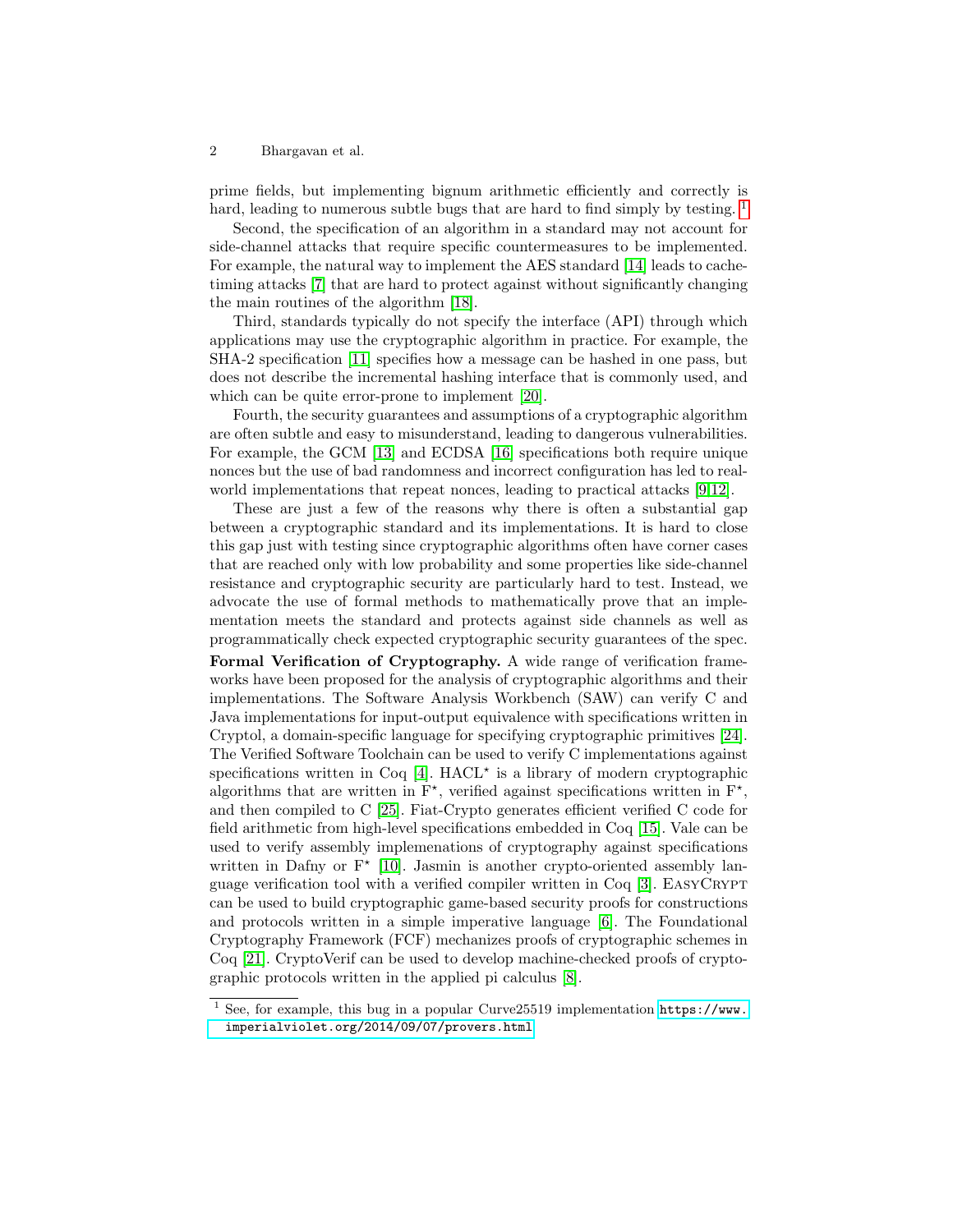In order to benefit from any of these verification frameworks, the first step is to write a formal specification of the cryptographic algorithm. Since each framework uses its own specification language, this step can be tedious, timeconsuming, and error-prone. Furthermore, the resulting formal specification is often tailored to suit the strengths of a particular verification framework, making it difficult to check the conformance of the specification with the standard or to compare it with other formal specifications.

Ideally, the published standard would itself include a formal-enough reference specification from which these tool-specific specs could be derived. Indeed, standards bodies have considered incorporating formal languages in the past. Since 2001, the IETF has a guideline on the use of formal languages in standards, which sets out sensible requirements, such as "The specification needs to be verifiable".2 Nevertheless, the use of formal languages in cryptographic standards has not caught on, probably because authors did not see a significant benefit in exchange for the time and effort required to write formal specifications.

In this paper we propose hacspec, a new domain-specific formal language for cryptographic algorithms that we believe is suitable for use in standards. The language comes equipped with syntax and type checkers, a testing framework, and several verification tools. Hence, standards authors can use it to formalize, test, and verify pseudocode written in hacspec before including it in the standard. Furthermore, the language provides a common front-end for various cryptographic verification frameworks, so that proofs in these frameworks can be precisely compared and composed.

The authors believe that it is vital for a cryptographic standard to not only specify the mathematical algorithm describing the standard but also to allow engineers to implement the specification securely. In order to securely implement a specification it is important to make sure that the implementation is correct, i.e. that the implementation is functionally equivalent to the specification. This is especially important for highly optimized implementations that are hard to verify manually. The mechanisms proposed in this paper allow to prove this correctness property. The proposed tools further allow to prove cryptographic properties of the specified algorithm as well as security properties of an implementation. While these additional proofs do not necessarily belong into a specification of an algorithm, it makes the specification the single document of reference when implementing the algorithm or examining its security.

hacspec is designed in order to keep the barriers of entry low by being very close to what some specification authors use already and most engineers, mathematicians, and researchers are familiar with. Because of the design and additional benefits hacspec offers the authors believe that hacspec has a good chance to get adopted by specification authors.

Contributions and Outline The design of hacspec originates from discussions at the HACS workshop<sup>3</sup> held alongside the Real-World Crypto conference

 $^2$  <https://www.ietf.org/iesg/statement/pseudocode-guidelines.html>

 $^3$  <https://hacs-workshop.github.io/>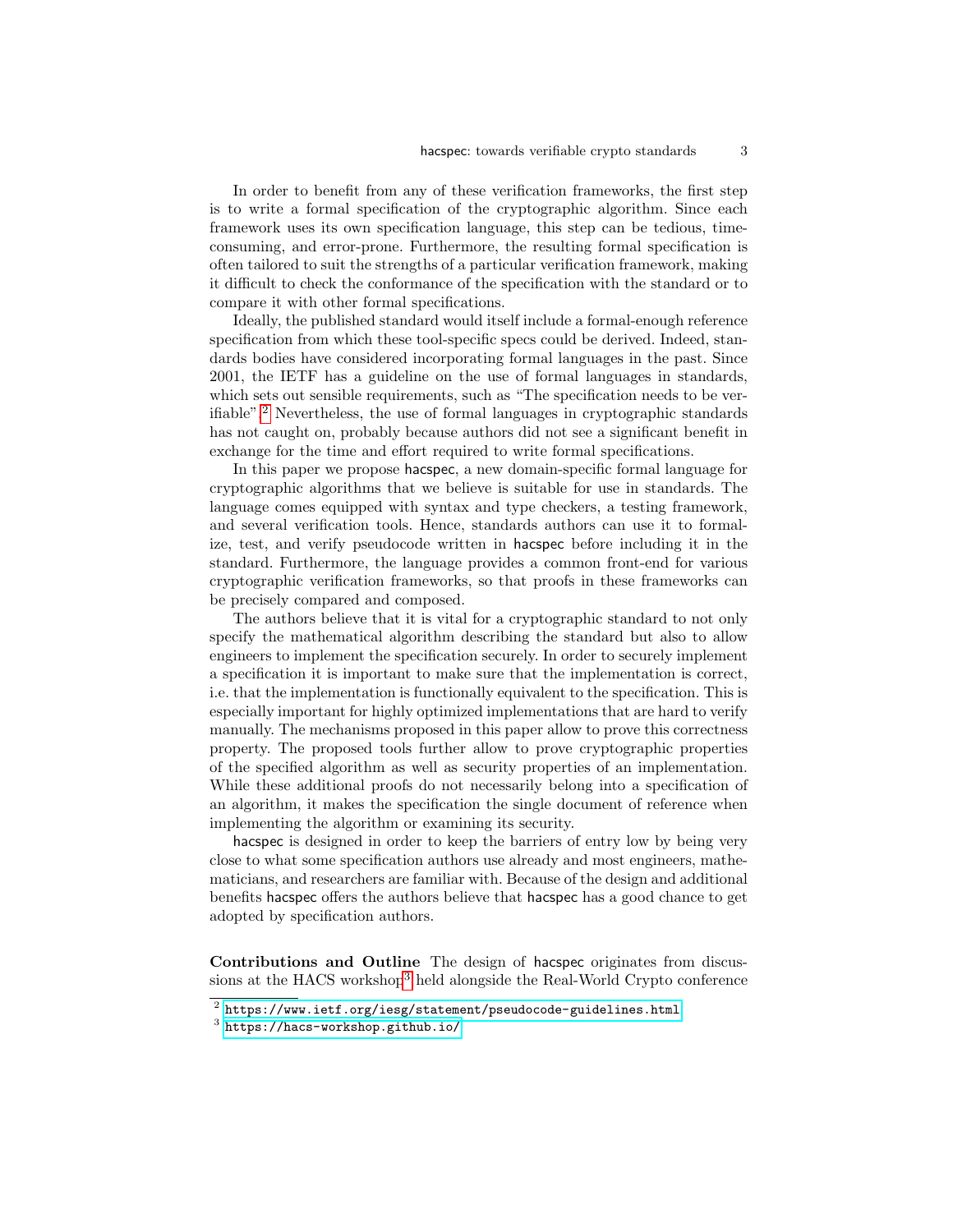2018. The workshop participants included crypto developers for many major crypto libraries as well as researchers behind many popular verification frameworks. Together, we sought to achieve a balance between developer usability and ease of formal verification. This paper is the realization and continuation of the discussions and outcomes of that group.

We present hacspec in Section 2, a new specification and verification architecture for cryptographic standards. We describe the syntax of the hacspec language and show how it can be used to write cryptographic specifications on some examples in Section 3. We present compilers from hacspec to  $F^*$  and EASYCRYPT and show how the resulting specifications are used as verification targets in formal proofs in Section 5.1 and 5.2. Finally, we present our current status and ongoing work in Section 6. Everything described in this paper is implemented and available in the hacspec git repository.4

## 2 Architecture and Design Goals

Figure 1 depicts the proposed architecture of hacspec and design workflow. In the remainder of this section we describe each component and its design goals. In subsequent sections, we will describe in more detail how our current tool-set realizes these goals, and we will present preliminary results.

A new specification language. hacspec is a new domain-specific language for cryptographic algorithms that aims to build a bridge between standards authors and formal verification tools. Consequently, the language needs to be familiar to spec writers, mathematicians, and crypto developers alike, but with precise semantics that can be easily translated to various formal specification languages.

We chose to design hacspec as a subset of python (version 3.6.4) since python syntax is already used as pseudocode in various standards, e.g. [19,17], and hence is familiar to standards authors and crypto developers. Python is especially well suited for this task since it is an imperative language that supports native bignums (arbitrary-size integers) and has an expressive type annotation syntax. As we will see in Section 3 we restrict and enhance the python syntax in many ways to enable compilation to typed formal specifications.

Scope and Limitations. Although hacspec may eventually be used as a starting point for specifying cryptographic protocols and APIs, we emphasize that capturing anything other than cryptographic algorithms is out of scope for hacspec at this point. By focusing only on cryptographic algorithms, we believe we obtain a simpler syntax and are able to design more usable tools. Also note that the language as defined in Section 3 currently does not allow to use more advanced concepts such as higher-order functions. Because it would increase the complexity of the compiler, more advanced features — while planned — are left for future work.

Syntax and Type Checking. Since specifications written in hacspec are meant to be used as a basis for formal proofs, it is important that the specs themselves

<sup>4</sup> <https://github.com/hacs-workshop/hacspec/>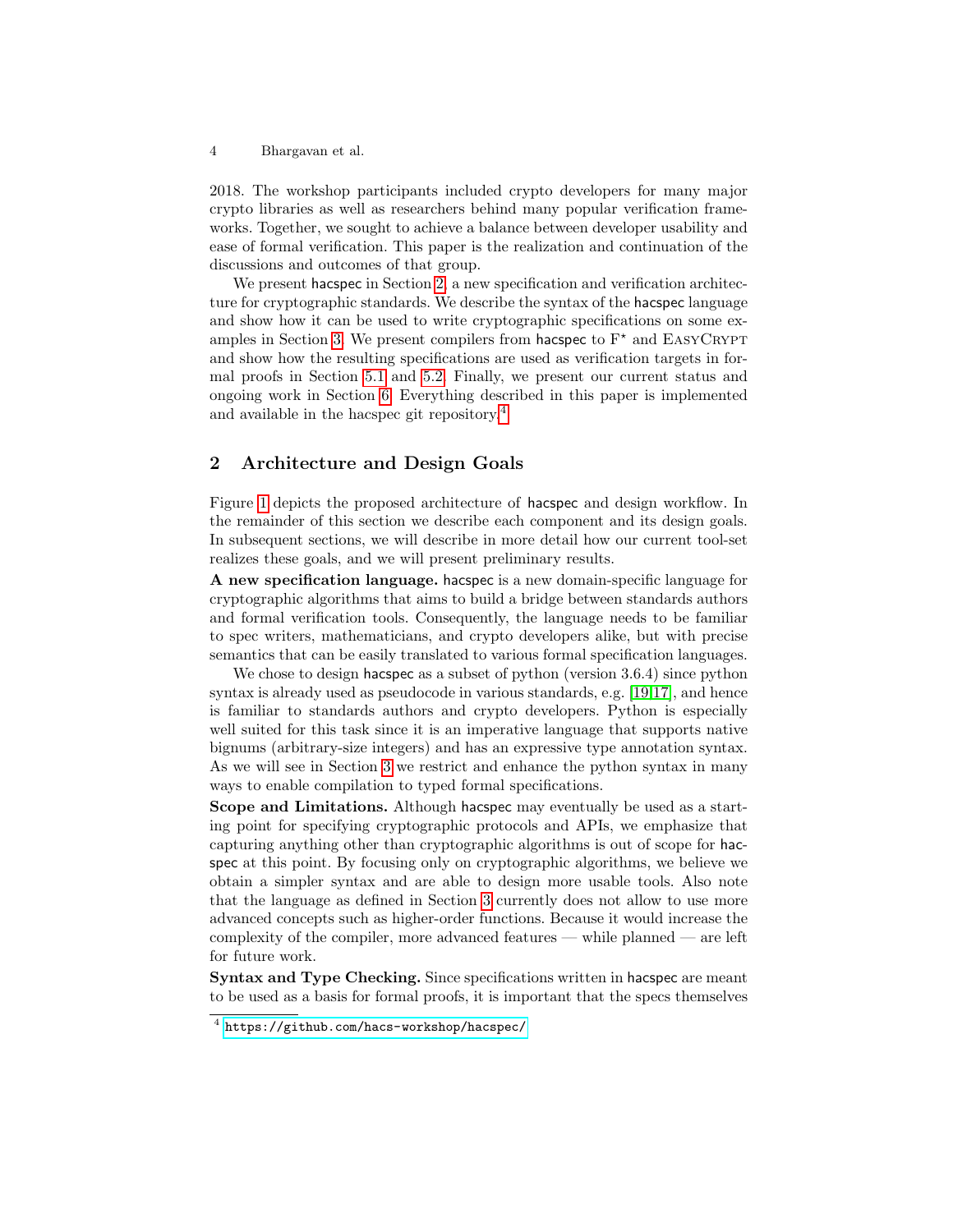

Fig. 1. hacspec specification and verification architecture. Authors of cryptographic standards write their alogrithm in hacspec, aided by the syntax and type checker. They can then test their specs by executing the spec in python (along with an implementation of the builtin library). They can also use spec compilers to generate formal specifications in languages like  $F^*$ , EASYCRYPT, etc., that can in turn be used as the basis for verifying the correctness of various implementations, or for proving the cryptographic security guarantees of the algorithm.

are correct. We propose several static and run-time tools that can find common programming errors in hacspec specifications.

First, we provide a syntax checker written in python that can find simple errors and reject specifications that use python features or control structures that are not supported by our domain-specific language. Second, we use a runtime type checker plugin for python called TypeGuard to find type errors in hacspec specifications. Using these two tools, authors who only have python on their system can already author and check hacspec specifications.

As a third tool, we also provide a static type checker for hacspec written in OCaml which can find violations of the annotated types at compile time. In addition to finding type errors, this typechecker generates a typed abstract syntax tree (AST) that is then used as a basis for our spec compilers.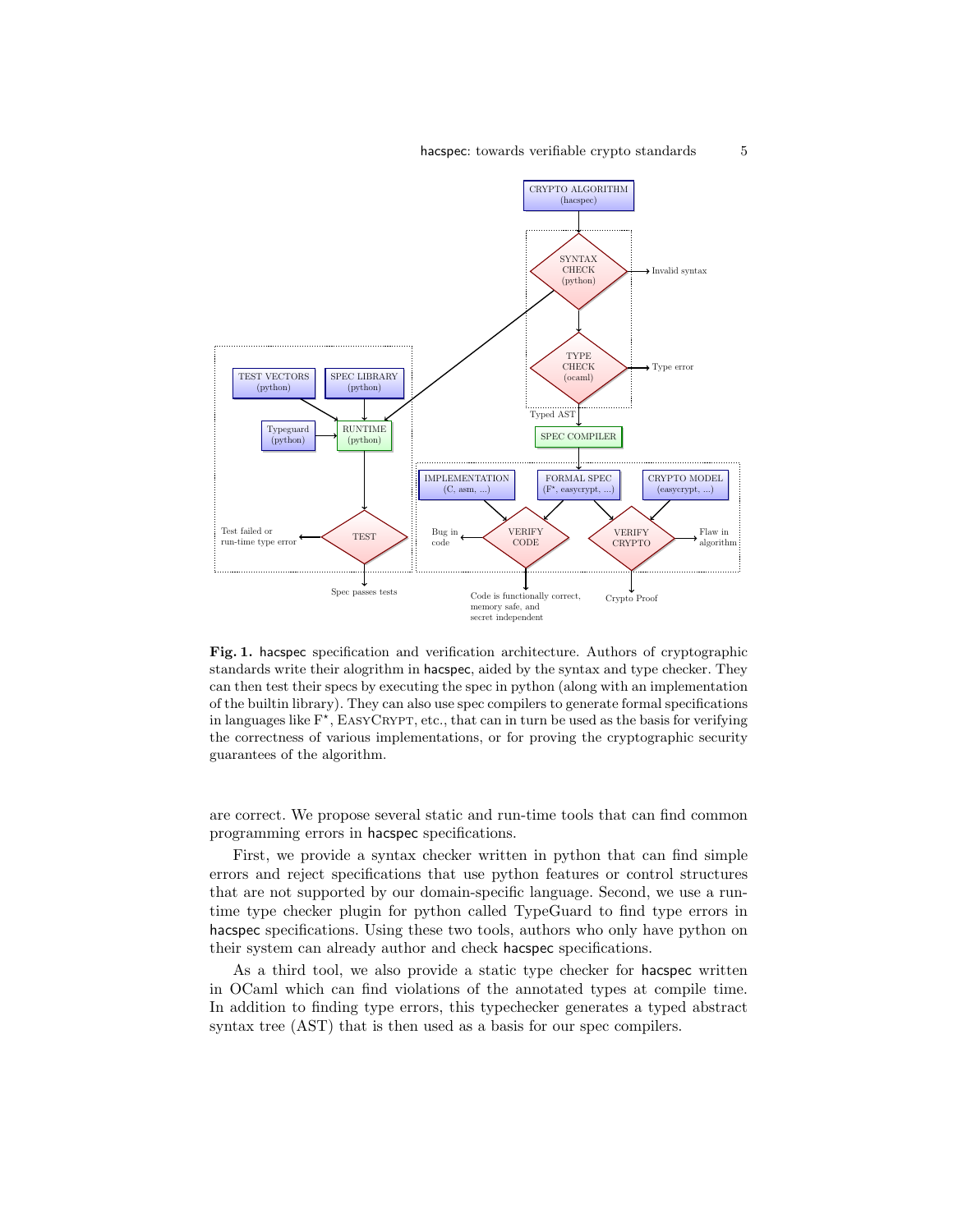Running & Testing Specifications. A key goal of hacspec is that the specifications should be executable. hacspec specifications are already written in a subset of python but they use many domain-specific types and data structures. We provide a library written in python that implements these builtin types and data structures, so that the specification can be run by a standard python interpreter and tested against test vectors.

Hence, a hacspec can also be seen as a reference implementation of the standard that can be used to guide other implementations and test them for correctness. However, these specs should clearly not be used in real-world deployments as they are not intended to be side-channel free or performant.

Verifying Implementations. The hacspec language is designed to support compilation to formal specifications for a variety of verification frameworks. We present a compiler from hacspec to  $F^*$  in Section 5.1 and show that specifications generated by this compiler can be used to verify implementations written in Low<sup>\*</sup>, a subset of  $F^*$  that can be compiled to C.

We also envision compilers from hacspec to Cryptol and Coq models that can serve as formal specifications for verifying code written in C, Java, and assembly, using the SAW, Fiat-Crypto, VST, and Jasmin verification frameworks.

Verifying Cryptographic Security. Formal specifications compiled from hacspec can also be used as the basis for cryptographic proofs. We present a compiler from hacspec to EasyCrypt in Section 5.2 and show how such specifications can be used to prove that a construction meets its cryptographic security guarantees under precise assumptions on its underlying primitives. Hence, we intend for hacspec to provide a starting point for mechanized cryptographic proofs of standards. We also envision compilers that can generate specifications for other cryptographic verification frameworks like FCF [22].

## 3 The hacspec Language

In this section, we will describe the syntax of hacspec language. As we shall see in Section 3.2 this syntax is already adequate to write cryptographic algorithms. But for developer convenience we also provide a builtin library that contains a number of commonly-used types, constants, operators, and functions. This library is described in Section 3.3.

#### 3.1 hacspec syntax

The full syntax of hacspec is depicted in Table 1, divided in terms of values, expressions, types, statements, and specs.

Values. Specifications in hacspec define computations over values. The simplest values are arbitrary-size integers, booleans, and strings. Integer constants can be written in decimal, binary, octal, or binary; booleans are True or False; string constants begin and end with quotes (" or '). The builtin library defines additional constants. The two main data structures used in hacspec are tuples and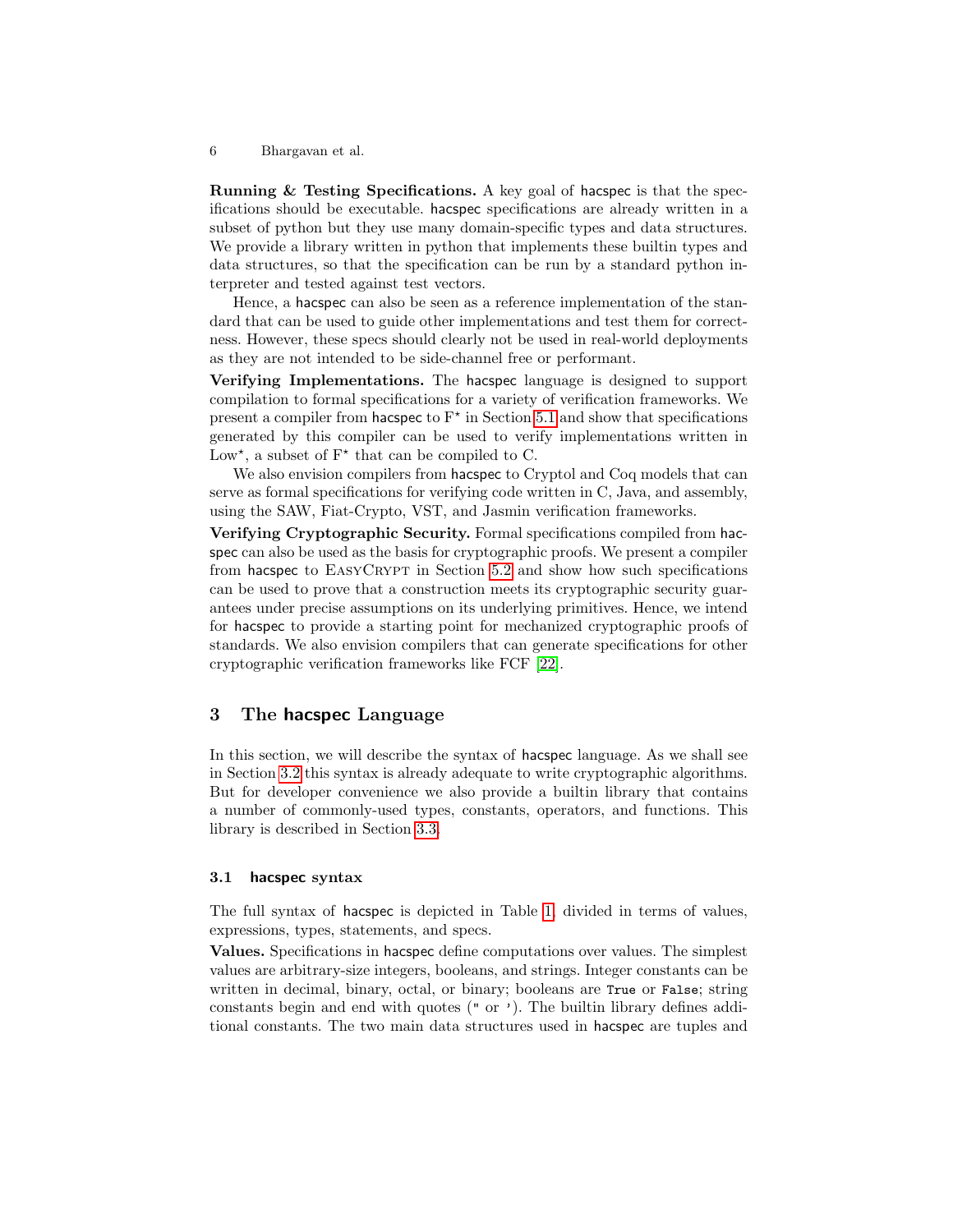| Values $v ::=$        | n<br>  True   False<br>$\vert$ $\vert$ $\vert$ $\ldots$ $\vert$ $\vert$ $\vert$ $\ldots$ $\vert$<br>$\vert$ (v1,,vn)<br>$\vert \text{ array}([v1, \ldots, v n])$                                                                                                                               | <i>integer constants</i><br>boolean constants<br>string constants<br>tuple constant<br>array constant                                                                                                                                                                                          |
|-----------------------|------------------------------------------------------------------------------------------------------------------------------------------------------------------------------------------------------------------------------------------------------------------------------------------------|------------------------------------------------------------------------------------------------------------------------------------------------------------------------------------------------------------------------------------------------------------------------------------------------|
| Expressions $e ::= v$ | $x \mid m.x$<br>$ $ (e1, , en)<br>$  array([e1, \ldots, en])$<br>array.length(e)<br>  e [e0]<br>  e[e0:e1]<br>$ e(e1, \ldots, en) $<br>e1 binop e2<br>unaryop e                                                                                                                                | values<br>local and global variables<br>tuple construction<br>array construction<br>array length<br>array access<br>array slice<br>function call<br>builtin binary operators<br>builtin unary operators                                                                                        |
| Types $t ::=$         | int, str, bool<br>$ tuple_t(t1,,tn)$<br>$  \text{vlarray}_t(t)$<br>$\mathbf x$<br>$x(t1,\ldots,tn,e1,\ldots,em)$                                                                                                                                                                               | basic types<br>tuples<br><i>variable-length array</i><br>user-defined or builtin type<br>builtin type application                                                                                                                                                                              |
| Statements $s ::=$    | $x: Type = t$<br>x: t<br>$x = e$<br>x binop= e<br>$(x1, , xn) = e$<br>$x[i] = e$<br>x[i] binop= e<br>  x[i:j] = e<br>  if e:<br>s1sn<br>elif e:<br>$s1' \ldots sn'$<br>else<br>$s1$ " $sn$ "<br>$\vert$ for i in range(e):<br>s1sn<br>  break<br>$\vert$ def $x(x1:t1,,xn:tn) \rightarrow t$ : | type declaration<br><i>variable declaration</i><br><i>variable assignment</i><br><i>augmented variable assignment</i><br>tuple matching<br>$array \ update$<br>augmented array update<br>array slice update<br>if-elif-else conditional<br>for loop<br>break from loop<br>function declaration |
|                       | $s1$ $sn$<br>return e<br>from x import x1, x2,, xn module import                                                                                                                                                                                                                               | return from function                                                                                                                                                                                                                                                                           |
| Specs $\sigma ::=$    | s1sn                                                                                                                                                                                                                                                                                           | sequence of statements                                                                                                                                                                                                                                                                         |

Table 1. hacspec syntax: values, expressions, types, statements, and specifs. For types, constants, functions, and operators provided by the builtin library, see Section 3.3.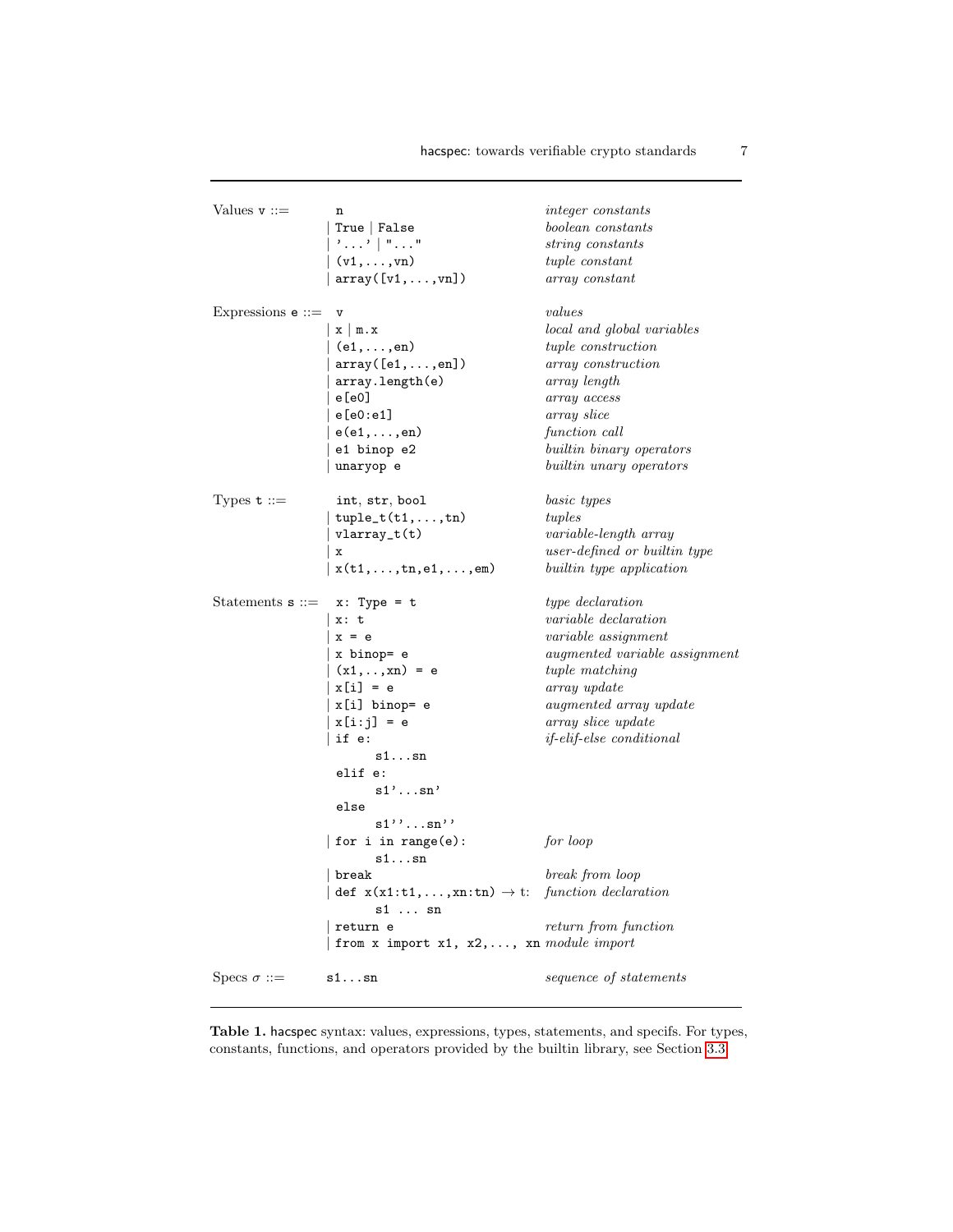arrays. Tuple constants are written  $(v_1, \ldots, v_n)$ , parentheses are optional, and array constants are written  $array([v1,...,vn]).$ 

Expressions. Expressions represent purely functional computations that yield values without any side-effects. Expressions include values as well as tuples and arrays constructed with a sequence of expressions (evaluated left to right). Variables  $(x)$  may be local or global; global variables may be qualified by a module name (e.g. array.empty). Global variables may only be assigned once when they are initialized; thereafter they are read-only.

Arrays can be accessed in two ways: a[i] reads the i'th element of an array a;  $a[i:j]$  copies a slice of the array a from index i (inclusive) to index j (exclusive) into a fresh array and returns the result.

A function call, written  $f(e_1,...,en)$ , calls the function  $f$  that may be userdefined or from the builtin library. A special case of builtin functions are unary and binary infix operators (e.g. arithmetic operators like +, bitwise operators like <<, and comparison operators like ==).

Functions in hacspec are call-by-value, the arguments to the function are first evaluated, then the resulting values are copied into the arguments of the function, and then the function is called with these arguments. The function itself may allocate and modify local state, as we will see below, but all this state is deallocated when the function returns; only the output of the function remains. Consequently, function calls are observationally pure, i.e. they have no side effects and hence can be treated as pure functions that return a fresh result.

Notably, all hacspec expressions produce a fresh value: even when an expression evaluates to an array, the resulting value is a fresh array value, not a pointer into or an alias to some other array.

Types. The basic types in hacspec are integers (int), booleans (bool), and strings (str). Types can be parameterized, that is, they are defined as functions over both types and values; such parametric types can be instantiated by applying them to specific types and expressions  $x(t_1,...,t_n,e_1,...,e_m)$ . Two special cases of such parametric types are tuples and arrays. Each n-tuple has a type  $\text{tuple}\text{-}\text{t}(t1,\ldots,\text{tn})$ , where the first component has type  $t1$ , the second has type  $t2$ , and so on. Arrays have type vlarray<sub>-t</sub> $(t)$ , where the contents of the array have type t. These are called variable-length arrays since their length is only known at run-time.

As we will see, the builtin library defines more types and type constructors for writing refinement types, which can be used to annotate and check specs for more advanced logical properties.

Statements. A hacspec specification is a sequence of statements, each of which defines a global constant, a type, or a function. Such statement sequences are written one on each line (hence with a newline as a separator), with the indentation of each line indicating the block that the statement belongs to. This syntactic convention, taken from python, simplifies and unclutters the specification by removing the need for block and statement separators.

All variables must be declared before use; thus the statement x:t declares a new variable x that has type  $t$ , whereas the statement  $x:t = e$  declares and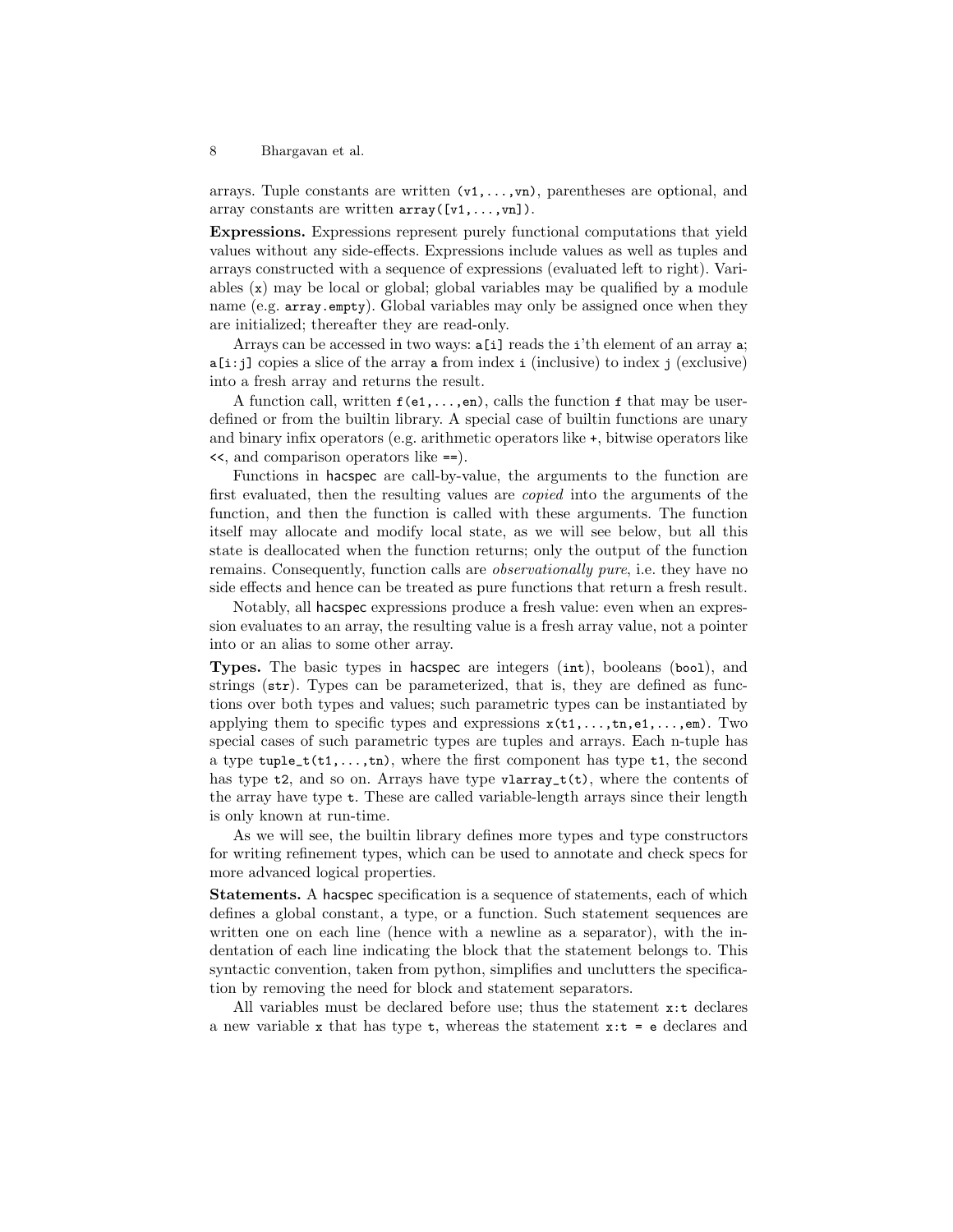initializes x that has type  $t$  to the value obtained by evaluating  $e$ . New type abbreviations are defined by writing  $x:Type = t$ ; by convention all user-defined type names are suffixed by  $_t$  (e.g. vlarray<sub>t</sub>).

Local variables can be modified with an assignment  $x = e$  or an augmented assignment, e.g. x += e, which applies a binary operator before assignment. Note, however, that global variables in a specification are constant; they are assigned a value at initialization time and never change thereafter. Within a function body, we can read global variables and the function arguments, but we may only modify declared function-local variables.

Arrays held in local variables can be modified by the statement  $x[i] = e$ , which constructs a new array value by setting the i'th value in the current value of the array  $x$  to the result of evaluating  $e$  and writes this new array value into x. We may also modify a slice of an array by writing  $x[i:j] = e$ , which copies the array value resulting from evaluating e into the indicated slice of array x.

Conditional expressions and for-loops are standard, except that we allow the use of elif to combine an else with a subsequent if, and we allow the use of break to escape from a loop early. Each branch of a conditional, and each loop body is itself a sequence of statements, one on each line and indented appropriately.

Functions are defined with types annotating their arguments and results: def  $f(x1:t1,...,xn:tn)$  declares a new function called f with n arguments  $x_1, \ldots, x_n$  with types  $t_1, \ldots, t_n$ , and returns a result of type  $t$ . The body of the function is a sequence of statements; notably, the statement return e returns from the function with the evaluation of e as the result.

Each specification has a name (the name of the file in which it resides) and a sequence of statements that defines a cryptographic algorithm. Specifications can refer to other specifications by importing selected variables from the other specification into its own namespace by writing e.g. from otherspec import function1.

#### 3.2 Example: Poly1305

Using the syntax defined above we can now write specifications like the Poly1305 MAC algorithm [1]. An excerpt of this hacspec, showing the core polynomial computation, appears in Spec 1.

The first 5 lines define the field of integers modulo the prime  $p = 2^{130} - 5$ . Line 1 declares and initializes the global variable p. The functions fadd (Lines 2-3) and fmul (Lines 4-5) define addition and multiplication in the field (modulo p). Both functions take two arguments of type int and return an int.

The function poly evaluates a polynomial over the prime field at a particular field element and returns the result. A polynomial of degree  $n$  is represented by an array of integers, where the 0'th element of the array contains the  $n$ 'th coefficient, the  $(n-1)$ 'th element contains the first coefficient, and the coefficient with degree 0 is assumed to be 0.

In the Poly1305 MAC algorithm, this array of coefficients is an encoding of the plaintext (text), and the value at which it is being evaluated is the MAC key (key). The body of the poly function first declares the local variable result of type int and initializes it to 0. It then iterates over the length of text with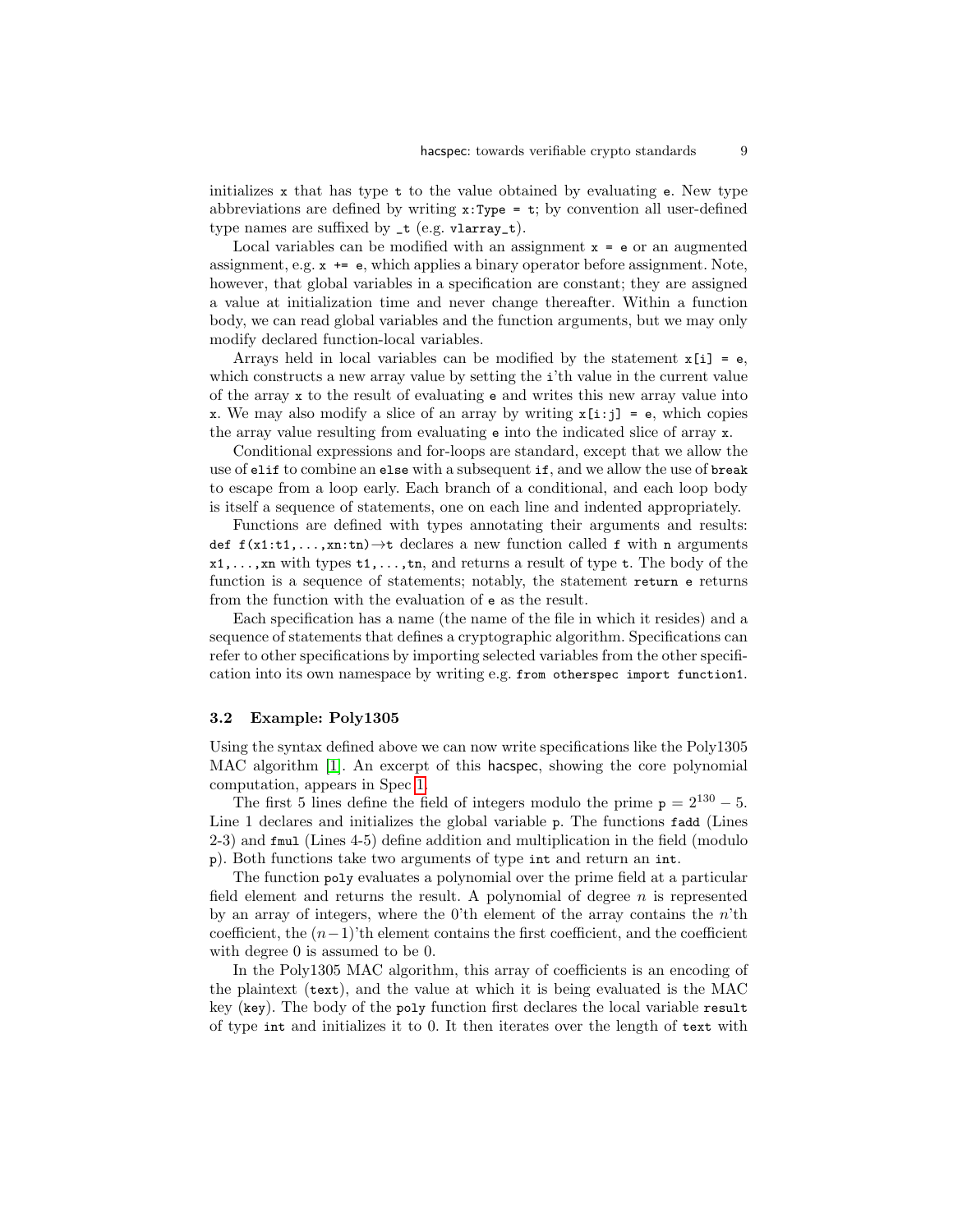Spec 1. Poly1305 hacspec

```
1 | p: int = 2 ** 130 - 5
2 def fadd(x:int, y:int) \rightarrow int:
3 return (x + y) % p
4 def fmul(x:int, y:int) \rightarrow int:
5 return (x * y) % p
6
7 def poly(text:vlarray_t(int), key:int) -> int:
8 \mid result: int = 0
9 for i in range(array.length(text)):
10 | result = fmul(key, fadd(result, text[i]))
11 return result
```
a for-loop. The loop body (Line 10) updates the value of result by multiplying (fmul) the key with the sum (fadd) of the previous result and the i-th coefficient in text. Thus, for a text of size  $n$ , this function computes the field element:

 $\mathtt{key}^n \cdot \mathtt{text}[0] + \mathtt{key}^{n-1} \cdot \mathtt{text}[1] + \ldots + \mathtt{key} \cdot \mathtt{text}[n-1]$  modulo p.

## 3.3 The Builtin Library

hacspec comes with a builtin library that implements many common functionalities needed by cryptographic algorithms. The full list of provided functions and types can be found in the hacspec documentation.<sup>1</sup> While it is possible to write specs entirely with the syntax defined in Table 1, the builtin library makes writing precise specs easier and simplifies compilation and formal proofs.

The set of cryptographic primitives (specs) implemented while working on hacspec (see Section 6 for details on the currently implemented primitives) can be used as well but are not provided as a library right now.

Modular Arithmetic. As we saw in Spec 1, cryptographic algorithms often rely on arithmetic modulo some (large, not necessarily prime) integer. The builtin library defines a type called  $\text{natural numbers}$  modulo n (the set  $\{0, \ldots, n-1\}$ ). It also defines modular arithmetic operations +, -, \*, \*\* (addition, subtraction, multiplication, exponentiation) on values of this type.

Hence, using the natmod\_t type, we can rewrite the Poly1305 specification as shown in Spec 2. We first define a type felem\_t for the field elements (naturals modulo p). We can then directly use  $*$  and  $*$  for field operations, without needing to define fadd and fmul. Furthermore, the spec is now more precise: it requires that the arguments of poly are in the prime field and guarantees that the result of polynomial evaluation is a field element, and violations of this post-condition can and should be checked in the spec and its implementations.

<sup>1</sup> <https://hacs-workshop.github.io/hacspec/docs/>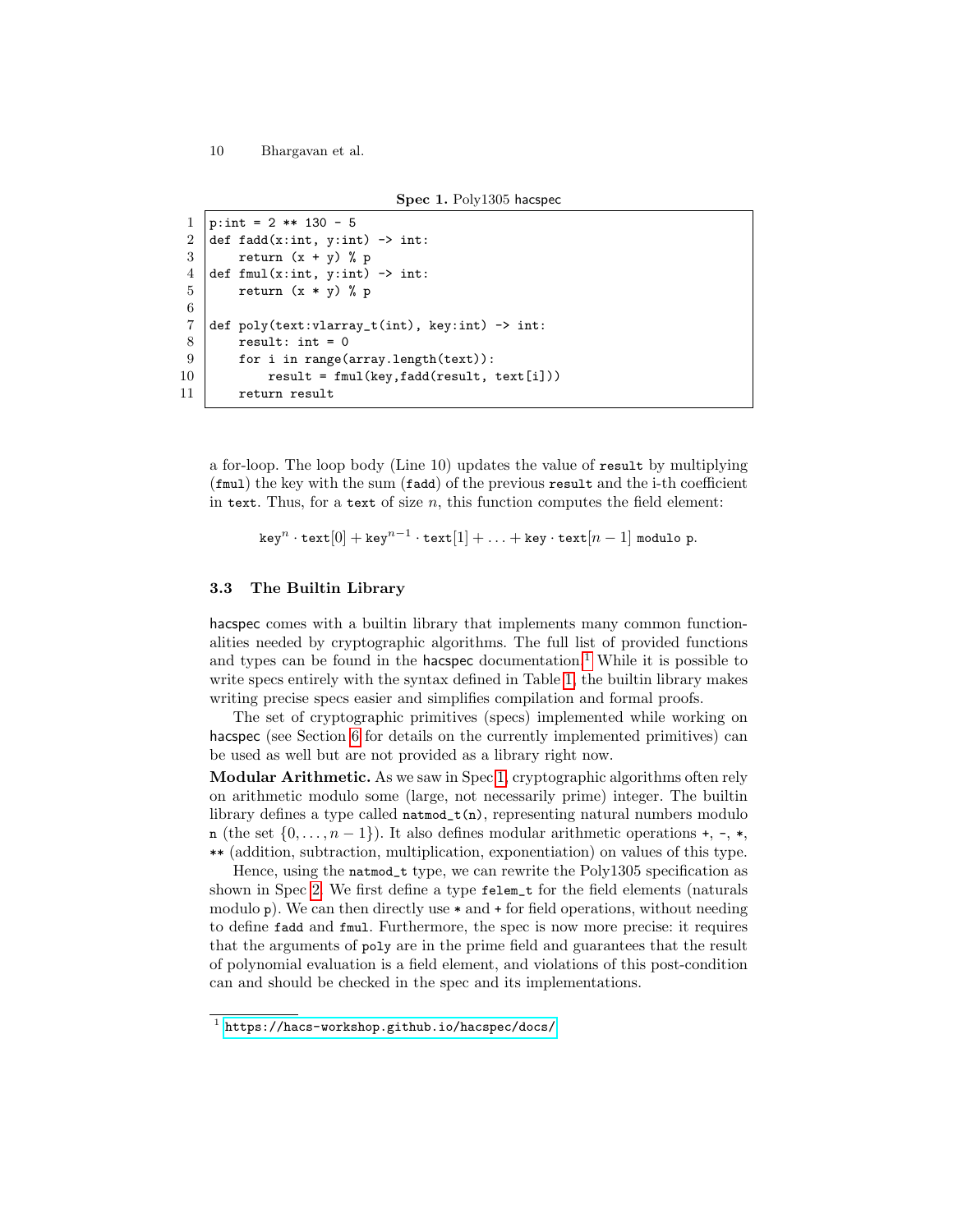```
\begin{array}{c|c} 1 & p = \text{nat}((2 * * 130) - 5) \\ 2 & \text{felem}_t = \text{natmod}_t(p) \end{array}felen_t = natmod_t(p)3 \text{ def poly(text:vlarray_t(felem_t), key:felem_t) \rightarrow felem_t:}4 \mid result = natmod(0,p)5 for i in range(array.length(text)):
6 result = key * (result + text[i])
7 return result
```
**Machine Integers.** A special case of  $\text{natural}_t(n)$  are integers of a certain bitlength, i.e. when n is of the form  $2^l$ . In particular, many cryptographic algorithms are defined over machine integers like unsigned 32-bit integers, which correspond to natmod\_t(2 \*\* 32). The builtin library defines types for commonly used machine integers like uint8\_t, uint16\_t, uint32\_t, uint64\_t, and uint128\_t as well as an arbitrary-length unsigned integer type  $\text{uintn}_\text{t}(n)$ . These integers provide the usual arithmetic operators like natmod\_t but further provide bitwise operators  $\hat{\ }$ ,  $|$ ,  $\hat{\ }$ ,  $\langle \cdot \rangle$   $\rangle$  (xor, or, and, left-shift, right-shift) and the unary operator ∼ (bitwise negation). In addition, the library defines functions for rotating machine integers, and converting between integers of different sizes.

Byte-arrays, Vectors, and Matrices. The library defines abbreviations for several commonly-used variants of arrays. For example, the type  $array_t(t,1)$ represents arrays of type  $t$  and length 1, a special case of the vlarray\_ $t(t)$  type. The type vlbytes\_t represents variable-length byte-arrays (vlarray\_t(uint8\_t)), which are commonly used as inputs and outputs of cryptographic algorithms. The corresponding fixed-length byte-array type is bytes\_t(l). These byte-array types provide library functions that convert byte-arrays to and from arrays of machine integer values; for example, the functions bytes.from\_uint32s\_le and bytes.to\_uint32s\_le inter-convert byte-arrays and uint32\_t arrays, interpreted in little-endian order.

Another useful special case of arrays are vectors (vector\_ $t(t,1)$ ), which represent fixed-length arrays of numeric types. The content of a vector is either an integer (int), or natmod\_t(n), or uintn\_t(1), or another vector type. The advantage of using vectors is that they offer pointwise arithmetic operators  $(+,-,*,**),$ as well as standard functions like dot-products. We can build multi-dimensional vectors as vectors of vectors, but the builtin library provides a special type matrix\_t(t,rows,cols) for two-dimensional vectors, for which it defines matrixvector and matrix-matrix multiplication functions.

Type Abbreviations, Refinements, and Contracts. For the most part, specification authors can use just the types in the standard library to write their specs and use local type abbreviations when needed, for clarity, like the felem\_t type in Spec 2. However, in many cases we may want to define a more specific type that represents a subset or a refinement of an existing type. The builtin library already provides commonly used refinements, like  $\texttt{nat\_t}$  (integers  $\geq 0$ ), pos\_t (integers > 0) and range\_t(s,e) (integers from s to e - 1). In addition, it provides a construct for users to define their own refinement types.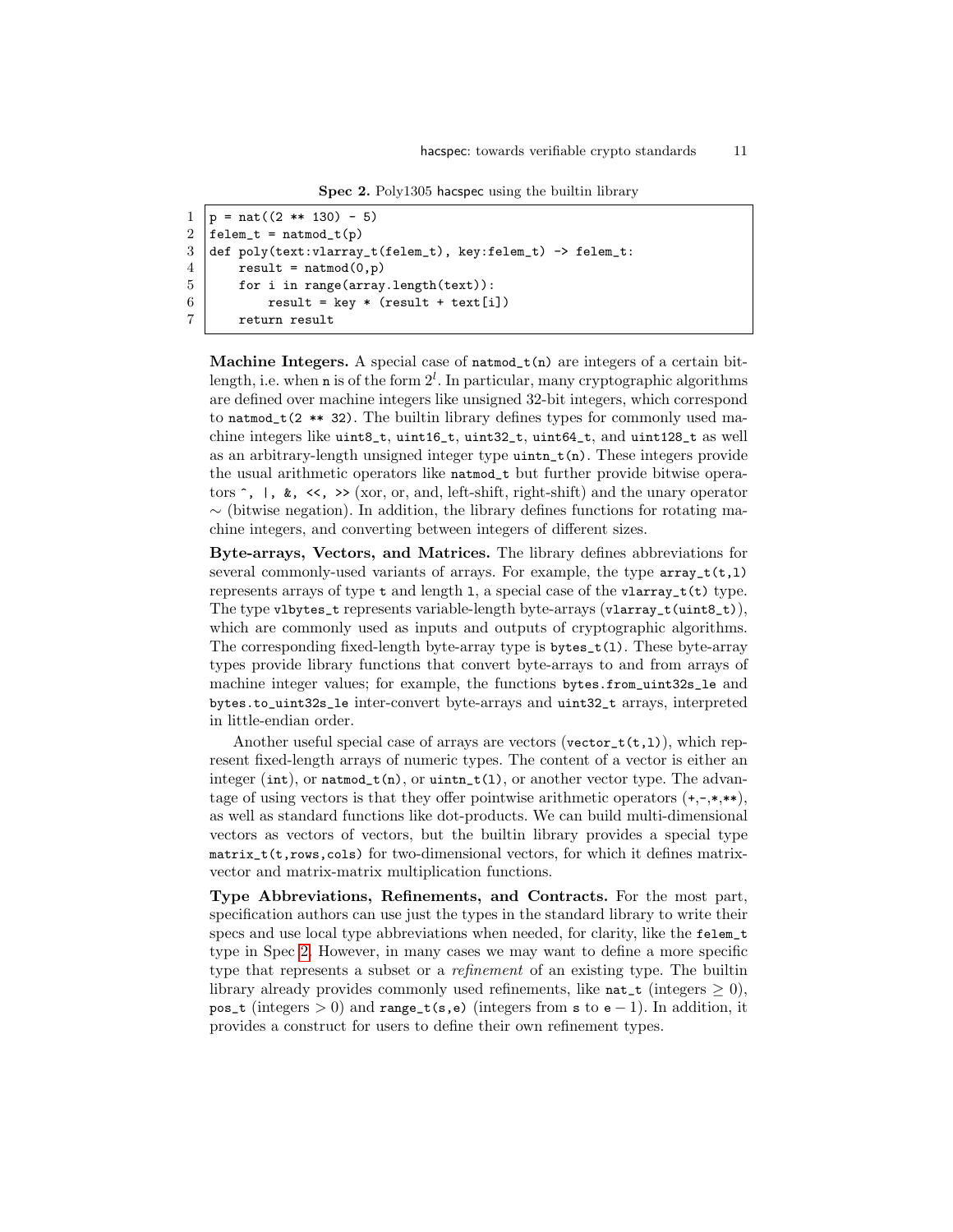The type refine<sub>t</sub> $(t,f)$  takes a type t and a predicate f from type t to bool, and returns a new type that represents values of type t that satisfy f. Elements of this new type can be implicitly converted to elements of type t but not vice-versa. Refinement types can be used to encode arbitrary logical invariants and are extensively used in verification frameworks like  $F^*$  and Coq. When a refinement type is used on a function argument, it becomes a precondition for calling the function; when it is used in the result type, it becomes a post-condition guaranteed by the function. Since refinement predicates can be arbitrarily complex, checking refinement types is not always easy. We show how these types can be checked at run-time, using the python plugin Typeguard, or can be verified statically with powerful verification tools like  $F^*$ .

Not all function specifications can be written using refinements. For example, refinements cannot specify how the result of a function relates to its arguments. We are experimenting with a general contract mechanism for hacspec, implemented as annotations, that can fill this gap.

## 4 Checking and Executing hacspec

We expect the hacspec language to be used at two levels. Standards authors and cryptographic researchers may write a hacspec for a new cryptographic algorithm and include it as pseudocode in a standard or in a research paper. They would like to easily check their spec for syntax and basic type errors and test it for correctness errors. For such users we provide tools written in python so that they do not need to install or learn any new tool to be able to achieve their goals.

More advanced users will want to check their hacspec for deeper properties, ranging from logical invariants to cryptographic security. They may also want to verify that an implementation of the algorithm, written in C or assembly, is correct with respect to the hacspec. For these users, we provide a syntax and static type checker, and compilers to various verification frameworks. To run these tools, one must install OCaml as well as the target verification tool. Note that verifying existing implementations requires a compilation target such as cryptol or VST that do not exist yet.

In this section, we describe our tool-set for checking and running hacspec and highlight the main challenges in implementing these tools.

## 4.1 Syntax and Static Type Checking

Since hacspec is a subset of python, specification authors used to python may be tempted to use python features that are not supported by our domain-specific language. To check that a hacspec is valid we have built a python tool called hacspec-check that is part of the hacspec python package. This checker enforces the syntax in Table 1; it finds and points out invalid expressions, types, and statements, and forbids the use of external values and functions that are not included in the builtin library.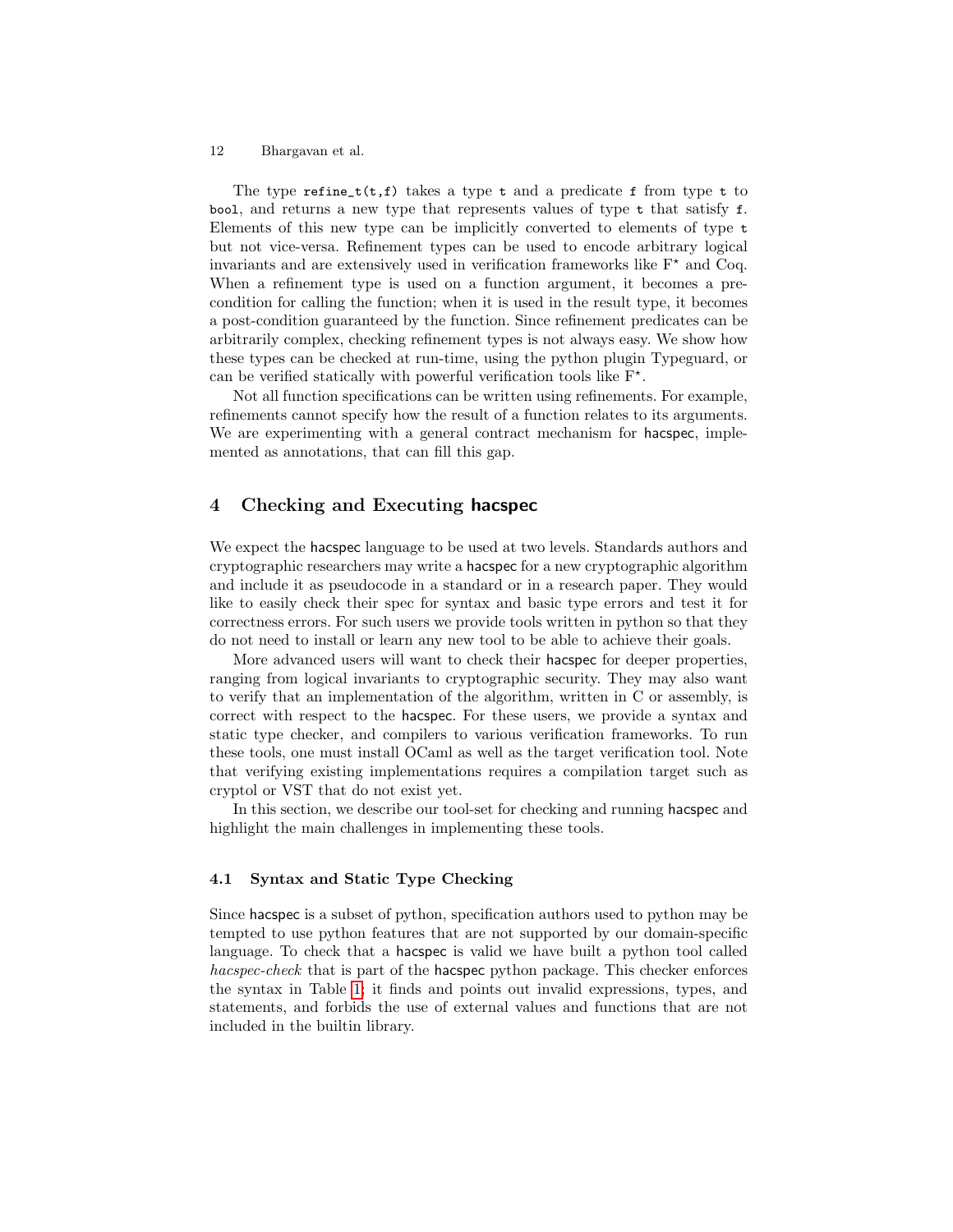The syntax checker only ensures that the type annotations in a hacspec have the right syntax, it does not check that the code is type-correct. We wrote an additional tool in OCaml that statically enforces the hacspec type system. It requires that all variables be declared before use, and that they are used in accordance with their declared type. This tool does not perform any inference, but still, it must account for basic types (like int), builtin types (like uint32\_t), and parameterized types (like  $array_t(t,1)$ ). The checker also knows and enforces the types for all the builtin operators and functions in the builtin library. In particular, the type-checker prevents aliasing of mutable data structures like arrays, by ensuring that two array variables never point to the same array value — when assigning an array variable, the assigned value must be a fresh copy of an array.

### 4.2 Executing hacspec with Run-time Checks

Because hacspec uses python syntax it can be directly executed using the python runtime. We provide a python implementation, called speclib.py, for the builtin library. To make hacspec easy to use for spec authors the library and the hacspec-check command line tool are bundled in the hacspec python package.<sup>1</sup> After installing this package, the spec author can include the standard library: from hacspec.speclib import  $*$  and write and run specifications.

Our python library uses python classes to implement the various types and type constructors: natmod\_t, uintn\_t, array\_t, etc. Each class defines the relevant unary and binary operators (e.g. +) for a type by overloading the corresponding python "magic" methods (e.g. \_\_add\_\_) in that class. We define each of these operator methods to first check that the left and right expressions are both of the expected type, before calculating the result and casting it to the expected return type. Python also allows us to define custom getters and setters for arrays using the standard syntax (e.g.  $a[1]$  +=  $b[1]$ ), and we overload these methods to check that the array and the assigned values have a consistent type, and that all indexes are within bounds, before executing the expected array access operation. Vectors and matrices are sub-classes of arrays but are provided with point-wise binary operators that are subject to further checks.

Although python allows a rich type annotation syntax (allowing arbitrary expressions to compute types), it does not itself check these types. However, there are various tools and plugins that can check type annotations statically or at runtime. For example, mypy<sup>2</sup> can perform basic static type checking, but unfortunately it does not not support everything needed by hacspec, e.g., generic types, custom types, or type aliases. Instead, we use run-time type checking with typeguard<sup>3</sup>, which allows spec authors to quickly get feedback on the correctness of their used types without having to use an additional execution environment.

Typeguard checks functions that are annotated with the @typechecked decorator for conformance to their declared types. We annotate all the functions in

<sup>1</sup> <https://pypi.org/project/hacspec/>

 $^2$  <http://www.mypy-lang.org/>

 $3$  <https://github.com/agronholm/typeguard/>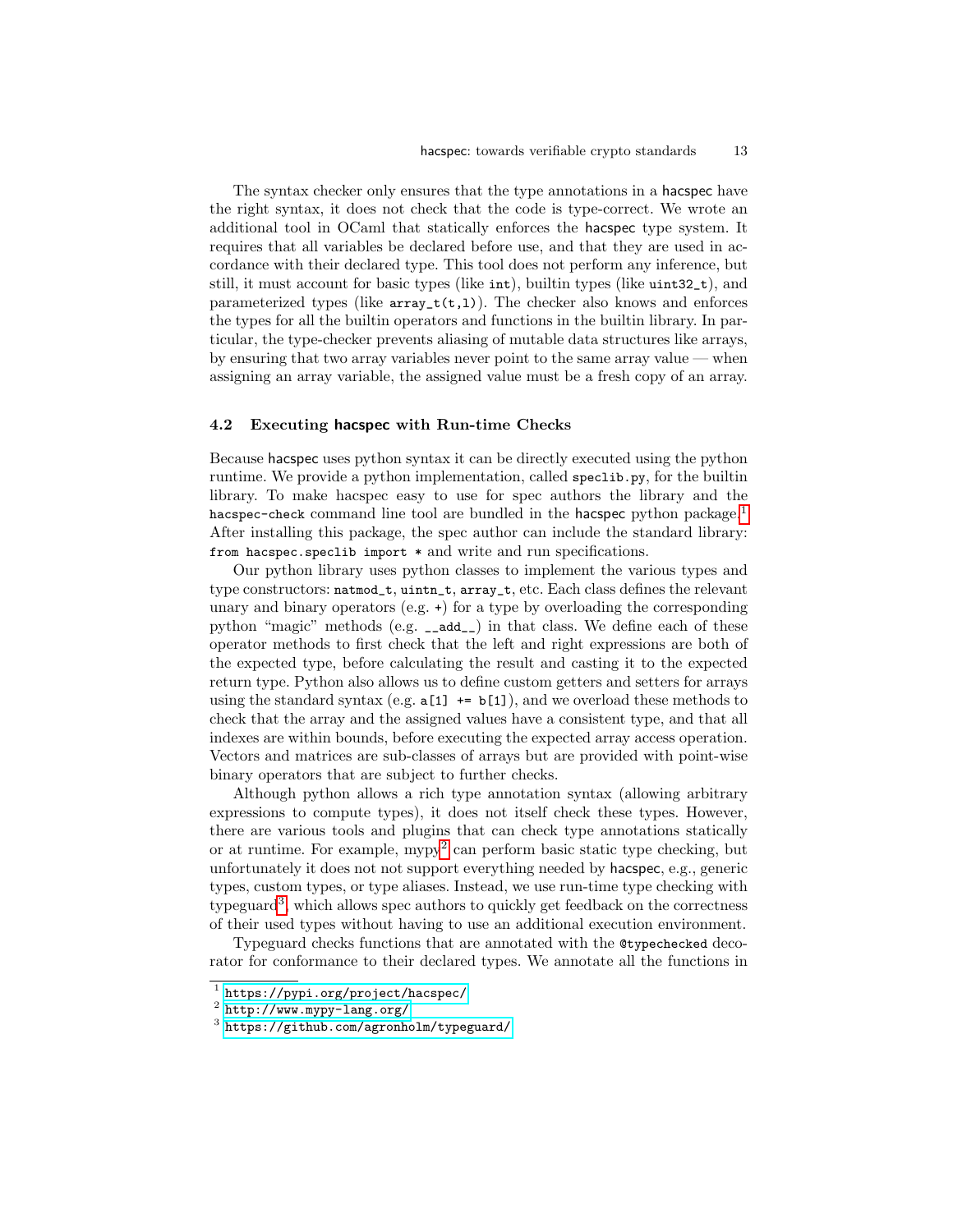our builtin library and hence require that they be used correctly. The same is required from all user-written hacspec functions. In addition to the checks built into Typeguard, our library functions themselves perform a variety of builtin semantic checks that can detect common coding errors in hacspec specifications. For example; Every array access is bound-checked to make sure that it is not over- or under-running the array; When modifying array elements type checks ensure that only compatible values are added; Arithmetic operations ensure that only operands of appropriate bit-lengths and moduli are used, e.g., rotate and shift functions ensure that the shift values are positive and not greater than the integers bit-length; Using refinement types ensures that the type is correct and within the refined value range.

For each specification we encourage authors to provide an extensive test-suite as a list of positive and negative test vectors. These should include all the testvectors provided in the standard but also other test-suites, such as those provided by NIST<sup>4</sup> or open-source projects like Wycheproof<sup>5</sup>. Running tests on the code with run-time type-checking can make the execution very slow but provides higher assurance in the spec. Our specs can also be tested in an optimized mode that disables these run-time type-checks.

## 5 Verifying hacspec

For advanced users, we describe two verification tools we are currently building for hacspec: one for verifying implementations using  $F^*$  and the other for building cryptographic proofs in EasyCrypt. Both tools are based on the typed AST, generated by the hacspec static type-checker.

## 5.1  $F^*$  Compiler

F<sup>\*</sup> is a general-purpose programming language targeted at building verified software [23]. In particular, it has been used to build a verified cryptographic library called  $HACL^*$  [25]. For each cryptographic algorithm  $HACL^*$  includes an optimized stateful implementation written in a subset of  $F^*$  called Low<sup>\*</sup>. Code written in this subset can be compiled to C code and hence used within cryptographic protocol implementations, such as TLS libraries.

The Low<sup>\*</sup> implementation of each algorithm is verified for functional correctness against a formal specification written in  $F^*$ . Unlike the implementation, the specification is pure and total; i.e. it cannot have any side-effects and must always terminate. In addition to correctness, Low? code is also proved to be memory safe and have secret independent execution time, i.e. it does not branch on secret values or access memory at secret addresses.

HACL<sup>\*</sup> includes hand-written specifications for all the algorithms in the library. Our goal is to replace these specifications with those written in hacspec

<sup>4</sup> [https://csrc.nist.gov/Projects/Cryptographic-Algorithm-Validation-](https://csrc.nist.gov/Projects/Cryptographic-Algorithm-Validation-Program)[Program](https://csrc.nist.gov/Projects/Cryptographic-Algorithm-Validation-Program)

<sup>5</sup> <https://github.com/google/wycheproof>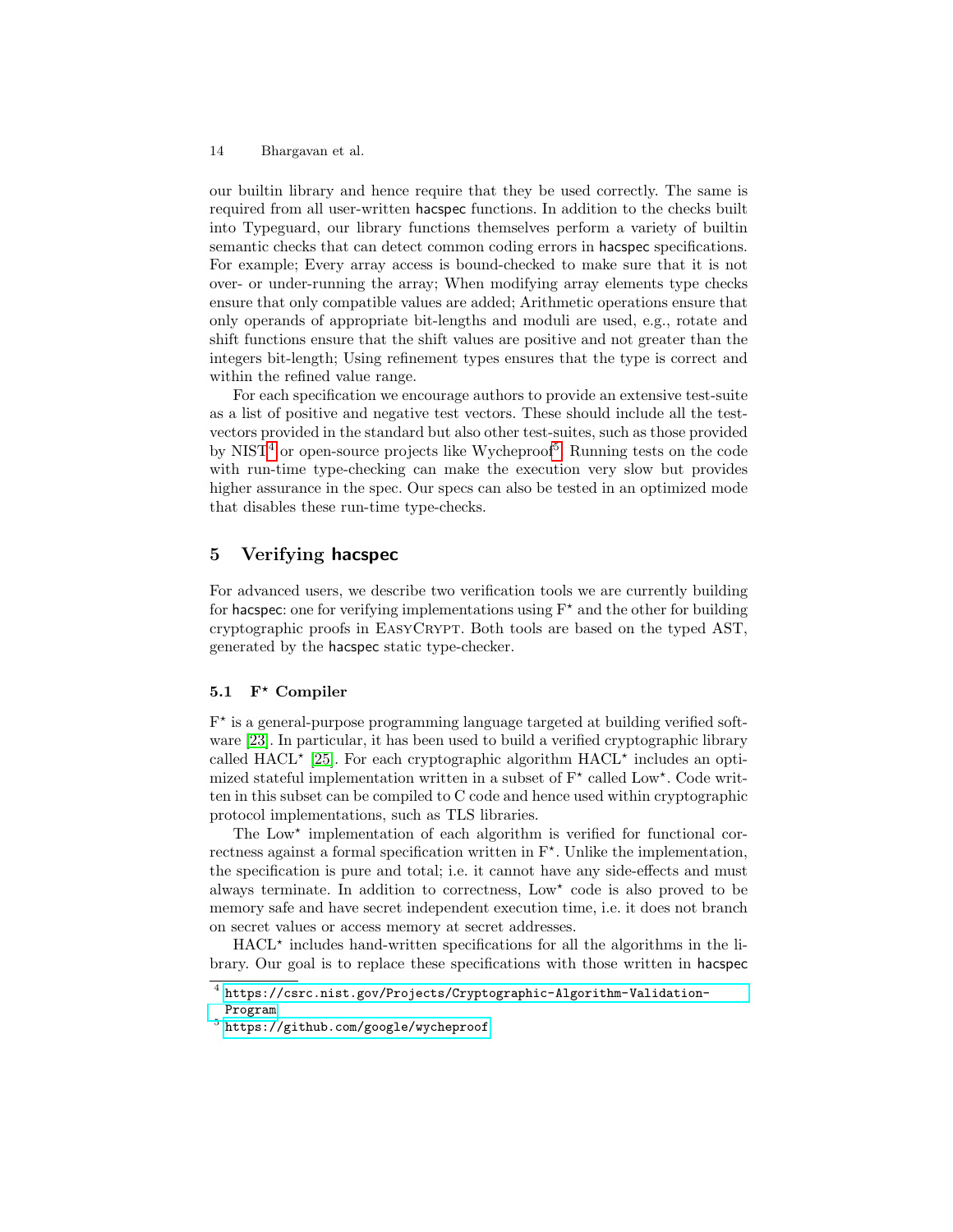and to make it easier for new HACL<sup>\*</sup> specifications to be compiled from hacspec. To this end we develop a compiler from hacspec to  $F^*$  specifications.

First, we implement the hacspec builtin library as an  $F^*$  module (SpecLib.fst). so that the compiled  $F^*$  specifications can also have access to all the types and functions used in the source specification. This library module defines hacspec types like int, natmod\_t, vlarray\_t etc. in terms of the corresponding types in the  $F^*$  standard library. In particular, hacspec arrays (vlarray\_t(t)) are implemented as immutable sequences (seq  $t$ ) in  $F<sup>*</sup>$ . We implement all unary and binary operators using function overloading in  $F^*$ .

Then, we implement a translation from hacspec specifications to  $F^*$  modules that syntactically transforms each value, expression, and statement to the corresponding syntax in  $F^*$ . For example, the Poly1305 specification in Spec 2 translates to the  $F^*$  specification in Spec 3. The main syntactic change in the F ? version is that all statements that modify local variables get translated to pure expressions (in a state-passing style) that redefine the local variables (using scoped let-expressions) instead of modifying them. For loops are translated to an application of the higher-order repeati combinator, which applies a function a given number of times to the input.

Spec 3. Poly1305 hacspec using the builtin library

```
1 | let p : nat = (2 ** 130) - 52 type felem_t = \texttt{natural}(p)3 |let poly (text:vlybtes_t) (key:felem_t) : felem_t =
4 | let result = natmod(0, p) in
5 repeati (length text)
6 (fun i result -> key * (result + text.[i]))
7 | result
```
In addition to the syntactic translation of the code, the  $F^*$  compiler translates hacspec refinement types to refinement types in  $F^*$ , so that the  $F^*$  typechecker can verify all of them statically using an SMT solver.

In a typical workflow the standard author writes a hacspec for a cryptographic algorithm, translates it to  $F^*$ , and typechecks the result with  $F^*$  to find progamming errors. The crypto developer then writes an optimized implementation of the algorithm in  $Low<sup>*</sup>$  and verifies that it is memory-safe, secret independent, and that it conforms to the specification derived from the hacspec. For example, a Low<sup>\*</sup> implementation of Poly1305 would first need to implement the modular arithmetic in natmod\_t with prime-specific optimized bignum arithemetic. The developer would then typically write a stateful version of poly that modified the result in-place. Proving that this implementation matches the specification is a challenging task, but one made easier by libraries of verified code in  $HACL^*$ .

## 5.2 EasyCrypt Compiler

EASYCRYPT is a proof assistant for verifying the security of cryptographic constructions in the computational model. EASYCRYPT adopts the code-based approach [5], in which security goals and hardness assumptions are modeled as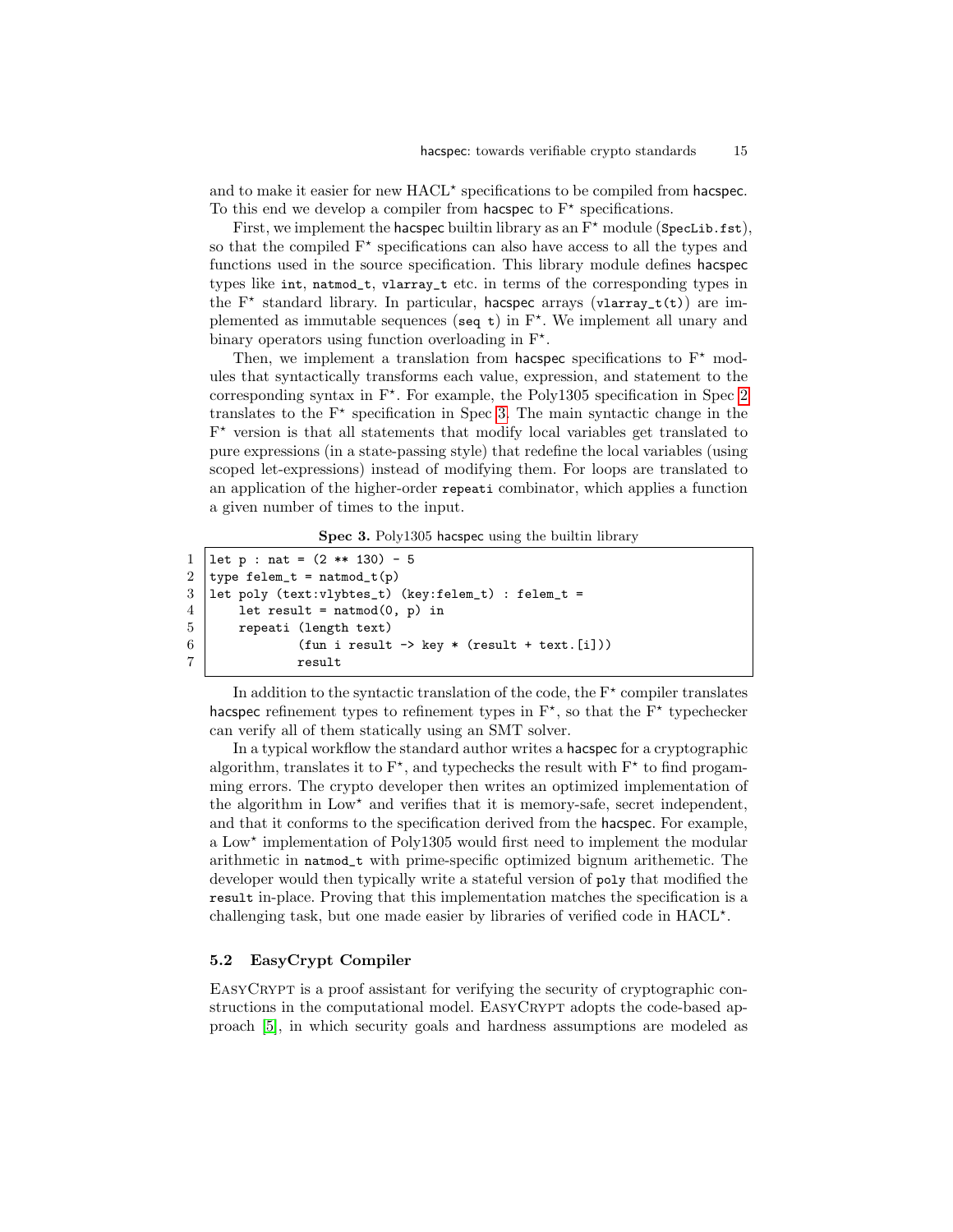probabilistic programs (called experiments or games) with unspecified adversarial code. EASYCRYPT uses formal tools from program verification and programming language theory to rigorously justify cryptographic reasoning.

EASYCRYPT is composed of several ingredients: i) a simply-typed, higherorder, pure functional language that forms the logical basis of the framework; ii) a probabilistic While language that allows the algorithmic description of the schemes under scrutiny; and iii) programming language logic. These logic include a probabilistic, relational Hoare logic, relating pairs of procedures; a probabilistic Hoare logic allowing one to carry out proofs about the probability of some event during the execution of a procedures; and an ordinary (possibilistic) Hoare logic.

The compiler from hacspec to EASYCRYPT is composed of two phases. First, the types and procedures are translated from the hacspec syntax to the relevant EASYCRYPT constructions. Since EASYCRYPT enjoys a simply-typed language discipline, nearly all refinements have to be pruned during this phase. However, we have some special support for types that depend on fixed values: in that case, we define a generic theory that encloses the dependent type and use the Easy-CRYPT theory cloning for generating instances of that type for some fixed values. This translation relies on a EasyCrypt library that mirrors speclib. When the translator detects that a procedure is pure, deterministic and terminates (w.r.t. the EasyCrypt termination checker), this one is translated directly as a logical operator. In all other cases, hacspec procedures are translated to While-based EasyCrypt ones. Some constructions ares not supported by the current compiler. For example, EasyCrypt does not allow the definition of recursive procedures and inner procedures and we currently simply reject them. We plan to modify the compiler so that it encodes these constructs as valid EASYCRYPT programs.

In a second phase, top-level refinements (i.e. refinements that apply to the arguments or result types of a procedure) are translated into EasyCrypt statements using the probabilistic Hoare logic. We give, in Spec 4, the Poly1305 specification in Spec 2 translated to EASYCRYPT.

| Spec 4. Poly1305 hacspec using the builtin library |  |  |  |
|----------------------------------------------------|--|--|--|
|                                                    |  |  |  |

```
1 | op p : int = 2 \hat{ } 130 - 5.
2
3 clone import NatMod as FElem_p with op size \leftarrow p.
4
5 \mid \text{module } Spec = \{6 proc poly(text : byte array, key : felem_t) : felem_t = {
7 var result = FElem.zero, i;
8 i = 0; while (i < Array.length text) {
9 result = key * (result + FElem.mk (Byte.to_int (text.[i])));
10 | i = i + 1;
11 }
12 return result;
13 }
14 | }.
```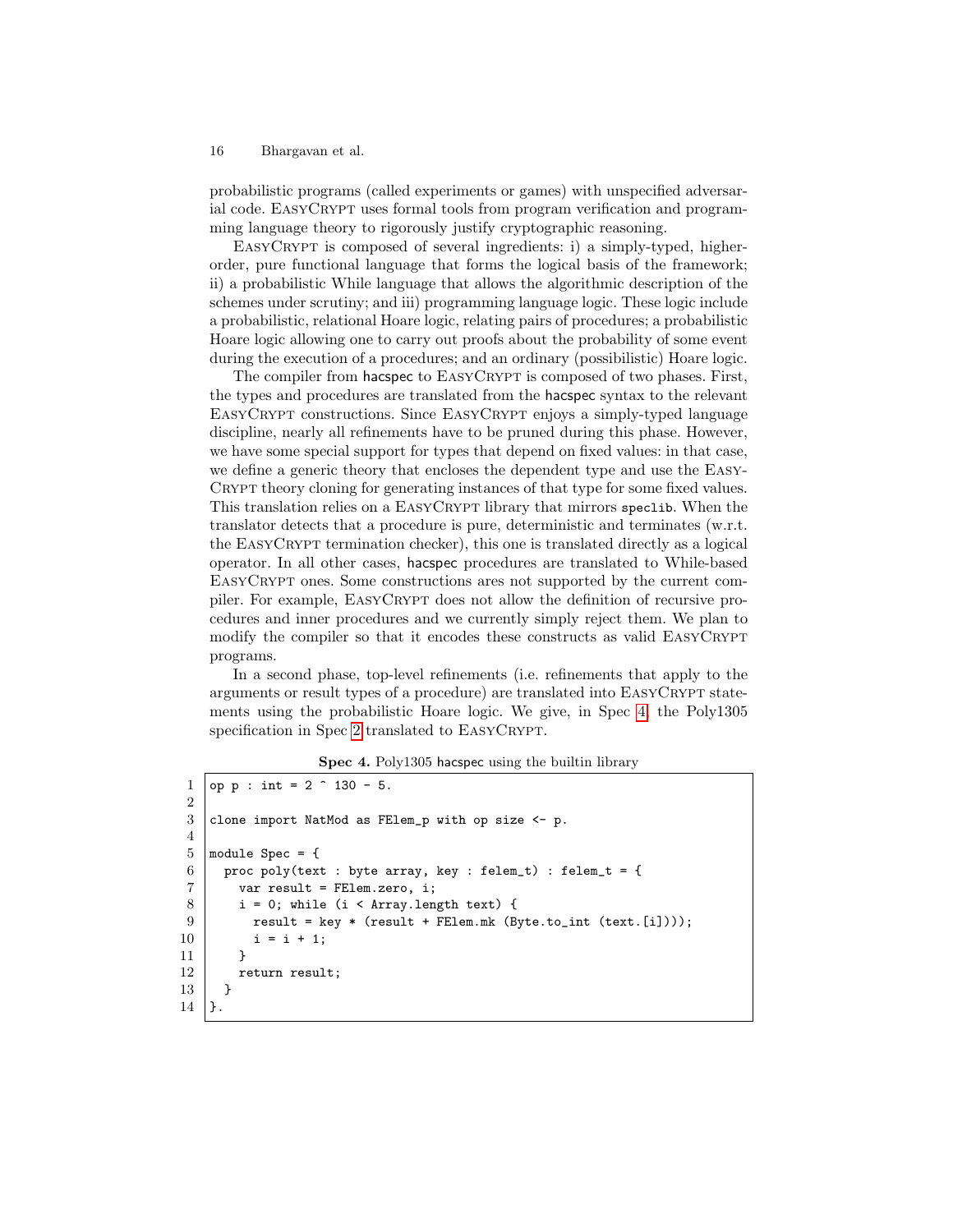From that point, it is then possible to use EASYCRYPT to prove these statements, hence verifying the soundness of the hacspec refinements directly in Easy-Crypt. However, we expect developers to follow a two-tier workflow. First, developers can use the  $F^*$  compiler of Section 5.1 and derive the correctness of the refinements using the  $F^*$  type-checker. Because both  $F^*$  and EASYCRYPT work on the same specification by construction (they are obtained from the compilation of the same hacspec procedure), this step enforces that the refinements that are translated as Hoare statement into EasyCrypt are sound. In a second step, developers could take advantage of EasyCrypt to prove the security of the obtained primitives. Indeed, EASYCRYPT comes with all the necessary materials (relational probabilistic logic, libraries of standard cryptographic games, experiments & arguments) for the study of cryptographic primitives in the computational model, using the now standard game-hopping technique. For example, in addition to Poly1305, one could also write in hacspec the Chacha20 encryption scheme, obtain their EasyCrypt counter-part, and prove in the same system that they provide a secure AEAD (Authenticated Encryption with Associated Data) scheme. This, along with the verified Low<sup>\*</sup> implementation of Chacha20-Poly1350, would lead to an efficient and formally proven secure AEAD scheme.

Note that by the different nature of the two involved languages (hacspec  $&$  EASYCRYPT), the obtained EASYCRYPT specification might not be in total adequacy with EASYCRYPT idioms. However, using EASYCRYPT relational logic, one can start by first proving that the hacspec specifications simulate a handwritten, more natural, EASYCRYPT one. Although this requires more work to link the EasyCrypt proofs to the hacspec specifications, it gives a formal link between the two.

## 6 Evaluation, Conclusion, and Future Work

To evaluate hacspec we implemented several standardized cryptographic algorithms using only the builtin library. Table 2 summarizes the specifications we currently have written and tested in hacspec as well as their  $F^*$  version if available. Even more complex algorithms such as Kyber or the SHA2 and SHA3 function families (with all their variants including SHAKE), as well as combined algorithms like the AES-GCM and ChaCha20-Poly1305 AEAD can be written in less than 300 lines of hacspec. (The combined AEAD algorithms in Table 2 list the lines of code for the combination of cipher and MAC as well as the combined lines of code of cipher and MAC.) Modern algorithms that are designed to have rather straight-forward implementations like Poly1305 or Curve25519/Curve448 can be implemented in 50 to 70 lines of code. This shows that hacspec allows concise specifications of common cryptographic algorithms.

The last column in Table 2 lists the lines of  $F^*$  code that is produced when compiling the hacspec code. Not all specs can be compiled to  $F^*$  at this point because some hacspec constructs are not fully supported by the compiler yet. The hash algorithms SHA2, SHA3, and Blake2 for example use inner functions for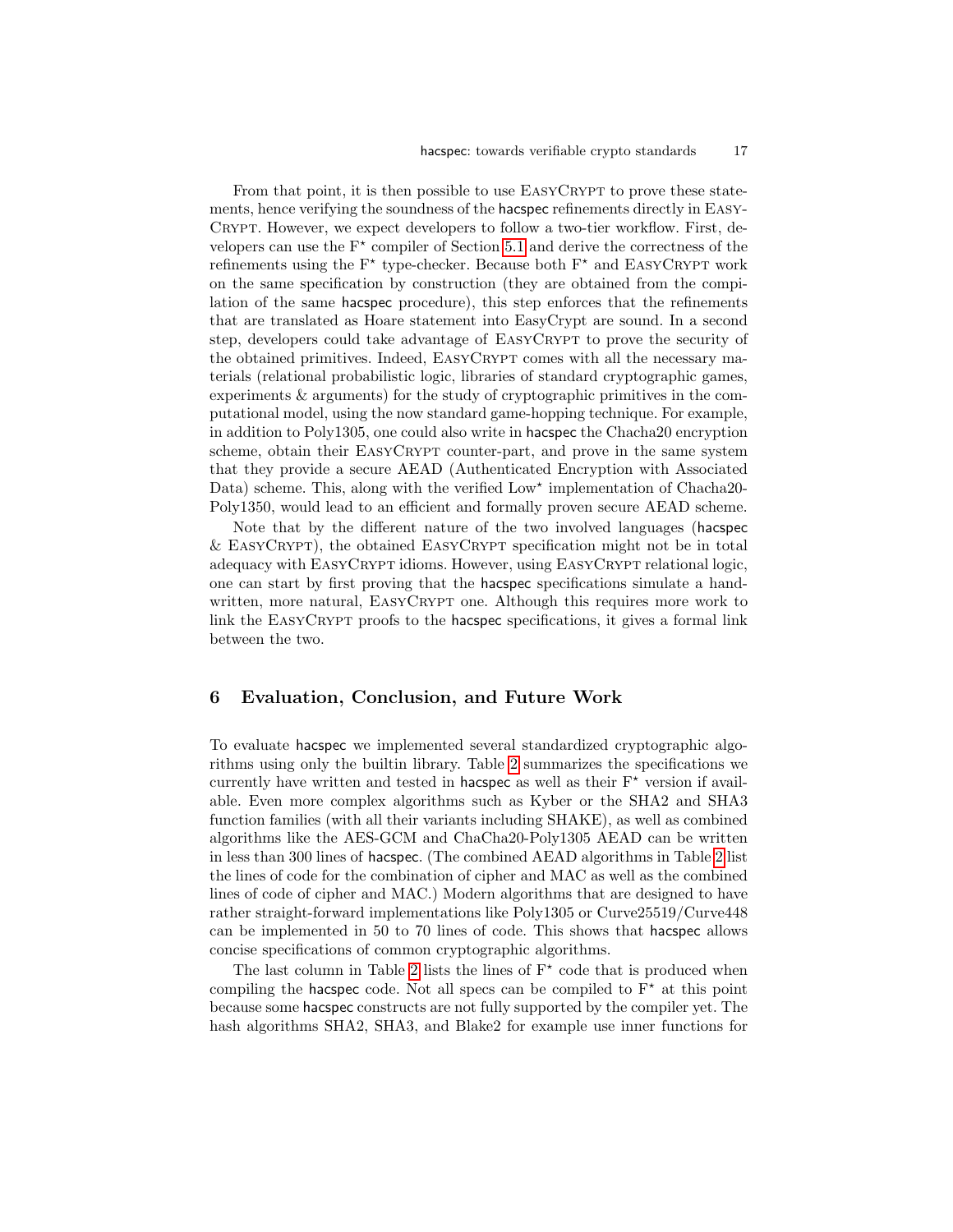| hacspec                                    | Category                                     | Standard                                                                 | $_{\text{LoC}}$           | $F^{\star}$ LoC |
|--------------------------------------------|----------------------------------------------|--------------------------------------------------------------------------|---------------------------|-----------------|
| speclib                                    | Library                                      |                                                                          | 849                       | 213             |
| <b>AES</b><br><b>GCM</b><br>AES-GCM 128    | Symmetric Cipher<br>MAC<br>AEAD              | NIST FIPS 197<br><b>NIST SP 800-38D</b><br><b>NIST SP 800-38D</b>        | 190<br>61<br>$47 + 251$ - | 210<br>46       |
| Chacha 20<br>Poly1305<br>Chacha20-Poly1305 | Symmetric Cipher<br>MAC<br>AEAD              | <b>IETF RFC 7539</b><br><b>IETF RFC 7539</b><br><b>IETF RFC 7539</b>     | 87<br>43<br>$45 + 130$ -  | 89<br>37        |
| $SHA-2$<br>$SHA-3$<br>Blake2               | Hash<br>Hash<br>Hash                         | NIST FIPS 180-2<br>NIST FIPS 202<br><b>IETF RFC 7693</b>                 | 192<br>193<br>162         |                 |
| Curve25519<br>Curve448<br>P <sub>256</sub> | <b>ECDH</b><br><b>ECDH</b><br>ECDH/Signature | IETF RFC 7748<br><b>IETF RFC 7748</b><br><b>NIST SP 800-56A</b>          | 87<br>69<br>102           | 100<br>63       |
| Ed25519<br>RSA-PSS                         | Signature<br>Signature                       | IETF RFC 8032<br>IETF RFC 8017                                           | 182<br>151                |                 |
| Kyber<br>Frodo<br>WOTS+                    | One-time Signature IETF RFC 8391             | Post-Quantum KEM NIST PQ Challenge<br>Post-Quantum KEM NIST PQ Challenge | 285<br>192<br>134         |                 |

concise handling of multiple digest lengths, which can not be properly compiled to  $F^*$  at the moment.

Table 2. Specifications written in hacspec

Conclusion. In this paper we described the goals and architecture of hacspec, a new specification language for cryptographic algorithms. We defined hacspec as a domain-specific language with minimal syntax that can be interpreted by the python runtime. We showed that together with a builtin library hacspec allows to write succinct specifications of cryptographic algorithms. To allow spec authors to use hacspec without much effort we provide an implementation of the builtin library in python and a tool to check the spec syntax. To verify specs written in hacspec we showed how to compile specs to  $F^*$  and EASYCRYPT. This enables formal proofs of correctness of code with respect to the spec, proves of protection against side channels and memory issues, as well as cryptographic security proves.

Future Work. The compiler and builtin library are still in early stages and are likely to evolve over time. Additional library features such as function contracts are in development. The goal of this work is to describe the current state of hacspec and invite spec authors to use it and give feedback to guide future development of the hacspec language, the builtin library, and tooling. We would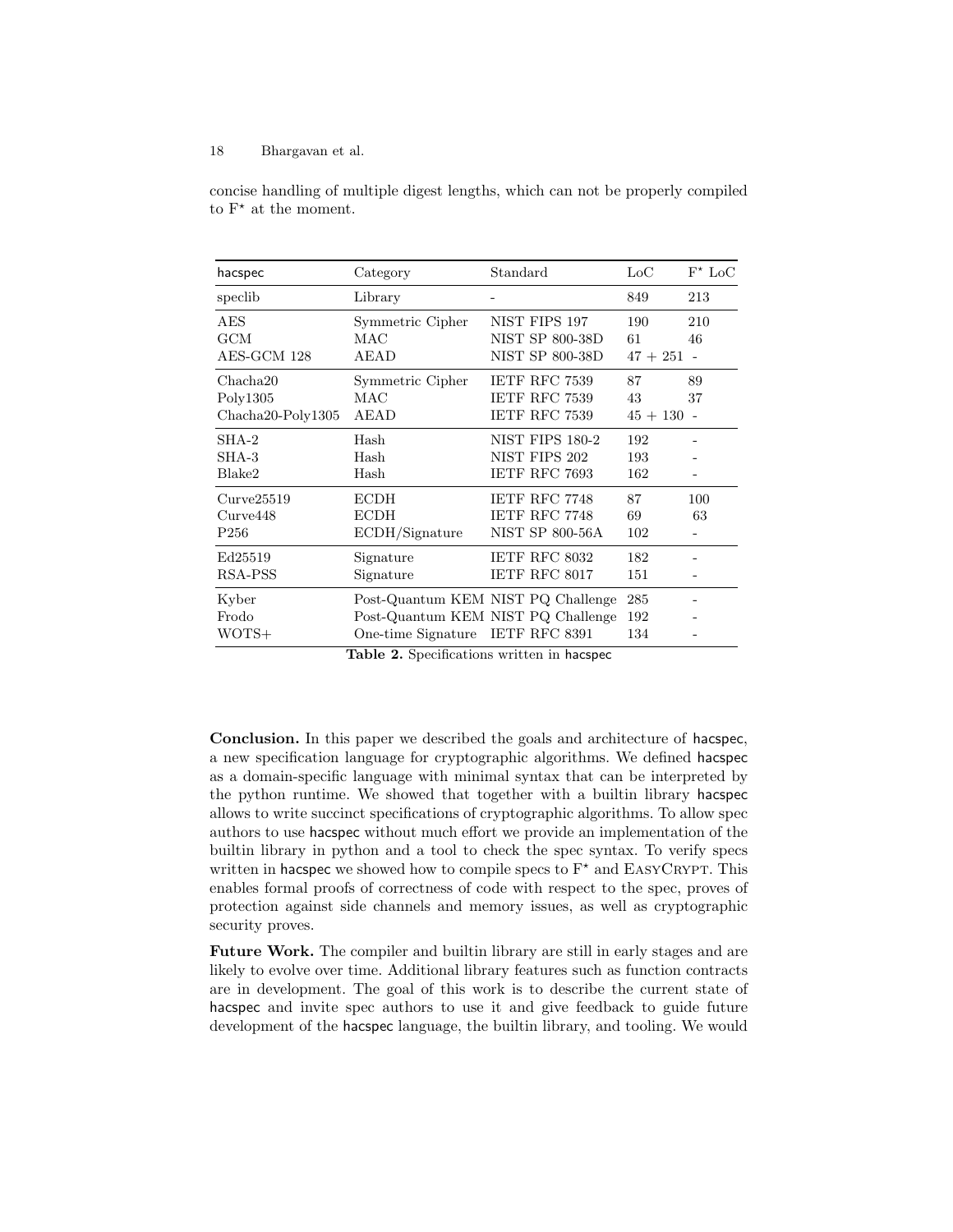like to see more compilers to other formal languages such as cryptol and Coq to allow formal proofs of specifications using hacspec in those frameworks.

Acknowledgments. We would like to thank all participants of the HACS workshop that made this work possible. hacspec is an ongoing project with a number contributors in addition to the the authors.

### Online Materials.

hacspec source code: <https://github.com/hacs-workshop/hacspec/> hacspec builtin library documentation: [https://hacs-workshop.github.io/](https://hacs-workshop.github.io/hacspec/docs/) [hacspec/docs/](https://hacs-workshop.github.io/hacspec/docs/)

hacspec mailing list: <https://moderncrypto.org/mailman/listinfo/hacspec>

## References

- 1. ChaCha20 and Poly1305 for IETF Protocols. IETF RFC 7539 (2015)
- 2. Elliptic Curves for Security. IETF RFC 7748 (2016)
- 3. Almeida, J., Barbosa, M., Barthe, G., Blot, A., Grégoire, B., Laporte, V., Oliveira, T., Pacheco, H., Schmidt, B.: Jasmin: High-assurance and high-speed cryptography. In: Proceedings of the 2017 ACM SIGSAC Conference on Computer and Communications Security, CCS. p. 1807–1823. to appear (2017), [https://acmccs.](https://acmccs.github.io/papers/p1807-almeidaA.pdf) [github.io/papers/p1807-almeidaA.pdf](https://acmccs.github.io/papers/p1807-almeidaA.pdf)
- 4. Appel, A.W.: Verified software toolchain. In: NASA Formal Methods 4th International Symposium, NFM 2012, Norfolk, VA, USA, April 3-5, 2012. Proceedings. p. 2 (2012)
- 5. Barthe, G., Dupressoir, F., Grégoire, B., Kunz, C., Schmidt, B., Strub, P.: Easycrypt: A tutorial. In: Aldini, A., L´opez, J., Martinelli, F. (eds.) Foundations of Security Analysis and Design VII - FOSAD 2012/2013 Tutorial Lectures. Lecture Notes in Computer Science, vol. 8604, pp. 146–166. Springer (2013). [https://doi.org/10.1007/978-3-319-10082-1](https://doi.org/10.1007/978-3-319-10082-1_6) 6, [https://doi.org/10.1007/978-3-](https://doi.org/10.1007/978-3-319-10082-1_6) [319-10082-1\\_6](https://doi.org/10.1007/978-3-319-10082-1_6)
- 6. Barthe, G., Dupressoir, F., Grégoire, B., Kunz, C., Schmidt, B., Strub, P.Y.: Easy-Crypt: A Tutorial, pp. 146–166. Springer International Publishing, Cham (2014)
- 7. Bernstein, D.J.: Cache-timing attacks on aes. Tech. rep. (2005)
- 8. Blanchet, B.: A computationally sound mechanized prover for security protocols. IEEE Transactions on Dependable and Secure Computing 5, 193–207 (06 2007)
- 9. Böck, H., Zauner, A., Devlin, S., Somorovsky, J., Jovanovic, P.: Nonce-disrespecting adversaries: Practical forgery attacks on GCM in TLS. In: 10th USENIX Workshop on Offensive Technologies (WOOT 16). USENIX Association, Austin, TX (2016), [https://www.usenix.org/conference/woot16/workshop-program/](https://www.usenix.org/conference/woot16/workshop-program/presentation/bock) [presentation/bock](https://www.usenix.org/conference/woot16/workshop-program/presentation/bock)
- 10. Bond, B., Hawblitzel, C., Kapritsos, M., Leino, K.R.M., Lorch, J.R., Parno, B., Rane, A., Setty, S., Thompson, L.: Vale: Verifying high-performance cryptographic assembly code. In: Proceedings of the USENIX Security Symposium (Aug 2017)
- 11. US Department of Commerce, N.I.o.S., (NIST), T.: Federal Information Processing Standards Publication 180-4: Secure hash standard (SHS) (2012)
- 12. Courtois, N.T., Emirdag, P., Valsorda, F.: Private key recovery combination attacks: On extreme fragility of popular bitcoin key management, wallet and cold storage solutions in presence of poor rng events. Cryptology ePrint Archive, Report 2014/848 (2014), <https://eprint.iacr.org/2014/848>